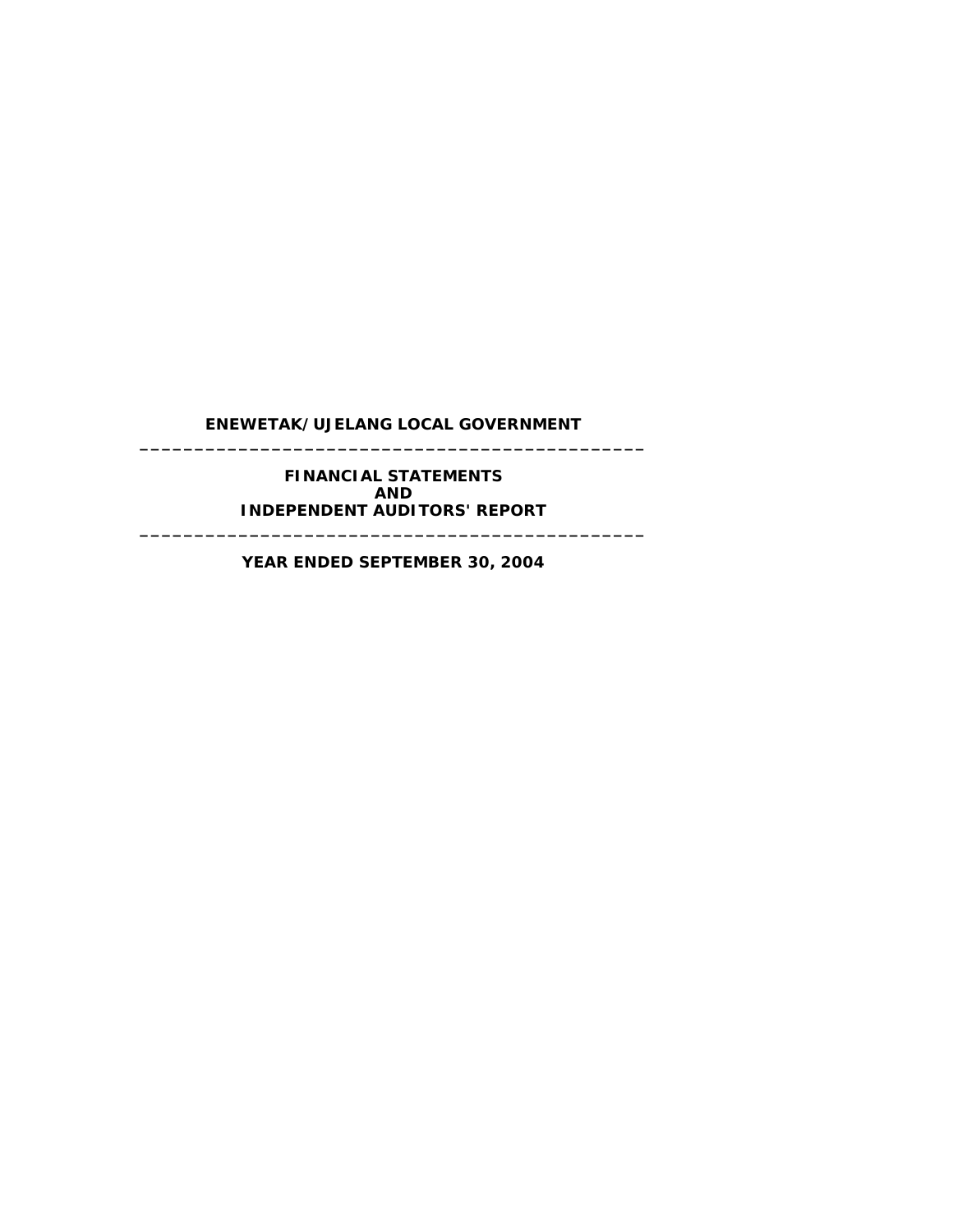#### Table of Contents Year Ended September 30, 2004

|      |                                                                                                                                                                                                                                         | Page |
|------|-----------------------------------------------------------------------------------------------------------------------------------------------------------------------------------------------------------------------------------------|------|
| Τ.   | Independent Auditors' Report                                                                                                                                                                                                            | 1    |
| П.   | <b>Basic Financial Statements:</b>                                                                                                                                                                                                      |      |
|      | <b>Governmental Fund Financial Statements:</b><br><b>Balance Sheet</b>                                                                                                                                                                  | 3    |
|      | Statement of Revenues, Expenditures, and Changes in<br>Fund Balance (Deficit)                                                                                                                                                           | 4    |
|      | Notes to the Basic Financial Statements                                                                                                                                                                                                 | 5    |
| III. | Independent Auditors' Reports on Internal Control and on Compliance:                                                                                                                                                                    |      |
|      | Independent Auditors' Report on Internal Control over Financial<br>Reporting and on Compliance and Other Matters Based upon the<br>Audit of Financial Statements Performed in Accordance with<br>Government Auditing Standards          | 13   |
|      | Independent Auditors' Report on Compliance with Requirements<br>Applicable to Each Major Program and Internal Control over<br>Compliance in Accordance with OMB Circular A-133 and on the<br>Schedule of Expenditures of Federal Awards | 15   |
|      | Schedule of Expenditures of Federal Awards                                                                                                                                                                                              | 17   |
|      | Notes to Schedule of Expenditures of Federal Awards                                                                                                                                                                                     | 18   |
|      | Schedule of Findings and Questioned Costs                                                                                                                                                                                               | 19   |
|      | Unresolved Prior Year Findings and Questioned Costs                                                                                                                                                                                     | 32   |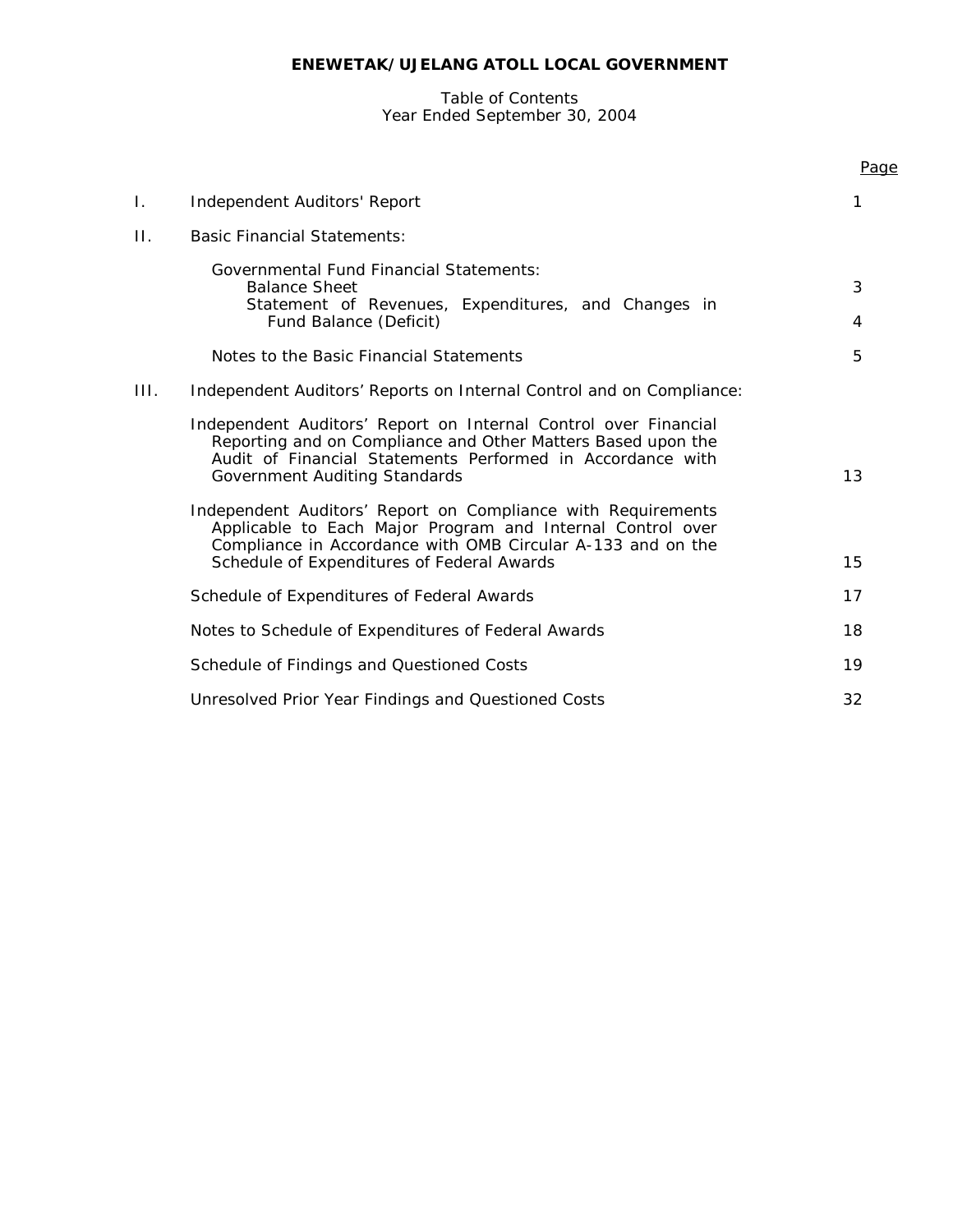

Deloitte & Touche LLP 361 South Marine Corps Drive Tamuning, GU 96913-3973 USA

Tel: +1 (671) 646-3884 Fax: +1 (671) 649-4265

www.deloitte.com

## **INDEPENDENT AUDITORS' REPORT**

Mayor Jackson Ading Enewetak/Ujelang Local Government Republic of the Marshall Islands:

We have audited the accompanying financial statements of each major fund of the Enewetak/Ujelang Local Government (EULGOV) as of and for the year ended September 30, 2004, which collectively comprise a portion of EULGOV's basic financial statements required by accounting principles generally accepted in the United States of America. These financial statements are the responsibility of EULGOV's management. Our responsibility is to express opinions on these financial statements based on our audit.

Except as discussed in the following paragraphs, we conducted our audit in accordance with auditing standards generally accepted in the United States of America and the standards applicable to financial audits contained in *Government Auditing Standards*, issued by the Comptroller General Those standards require that we plan and perform the audit to obtain reasonable assurance about whether the financial statements are free of material misstatement. An audit includes consideration of internal control over financial reporting as a basis for designing audit procedures that are appropriate in the circumstances, but not for the purpose of expressing an opinion on the effectiveness of EULGOV's internal control over financial reporting. Accordingly, we express no such opinion. An audit also includes examining, on a test basis, evidence supporting the amounts and disclosures in the financial statements, assessing the accounting principles used and significant estimates made by management, as well as evaluating the overall financial statement presentation. We believe that our audit provides a reasonable basis for our opinion.

Because of inadequacies in EULGOV's accounting records, we were unable to form an opinion regarding cash, receivables, amount due from General Fund, and accounts payable of the Enewetak Food and Agricultural Support Program Fund as of September 30, 2004.

Because of inadequacies in EULGOV's accounting records, management has not included the General Fund in EULGOV's financial statements. Accounting principles generally accepted in the United States of America require the General Fund to be presented as a major governmental fund and financial information about the General Fund to be part of the governmental activities. The amounts that would be reported in governmental fund financial statements for EULGOV's General Fund are not reasonably determinable.

Because of inadequacies in EULGOV's accounting records, management has not presented government-wide financial statements to display the financial position and changes in financial position of its governmental activities. Accounting principles generally accepted in the United States of America require the presentation of government-wide financial statements. The amounts that would be reported in government-wide financial statements for EULGOV's governmental activities are not reasonably determinable.

Because of the matter discussed in the third paragraph above, the scope of our work was not sufficient to enable us to express, and we do not express, an opinion on the accompanying financial statements of the Enewetak Food and Agricultural Support Program Fund as of and for the year ended September 30, 2004.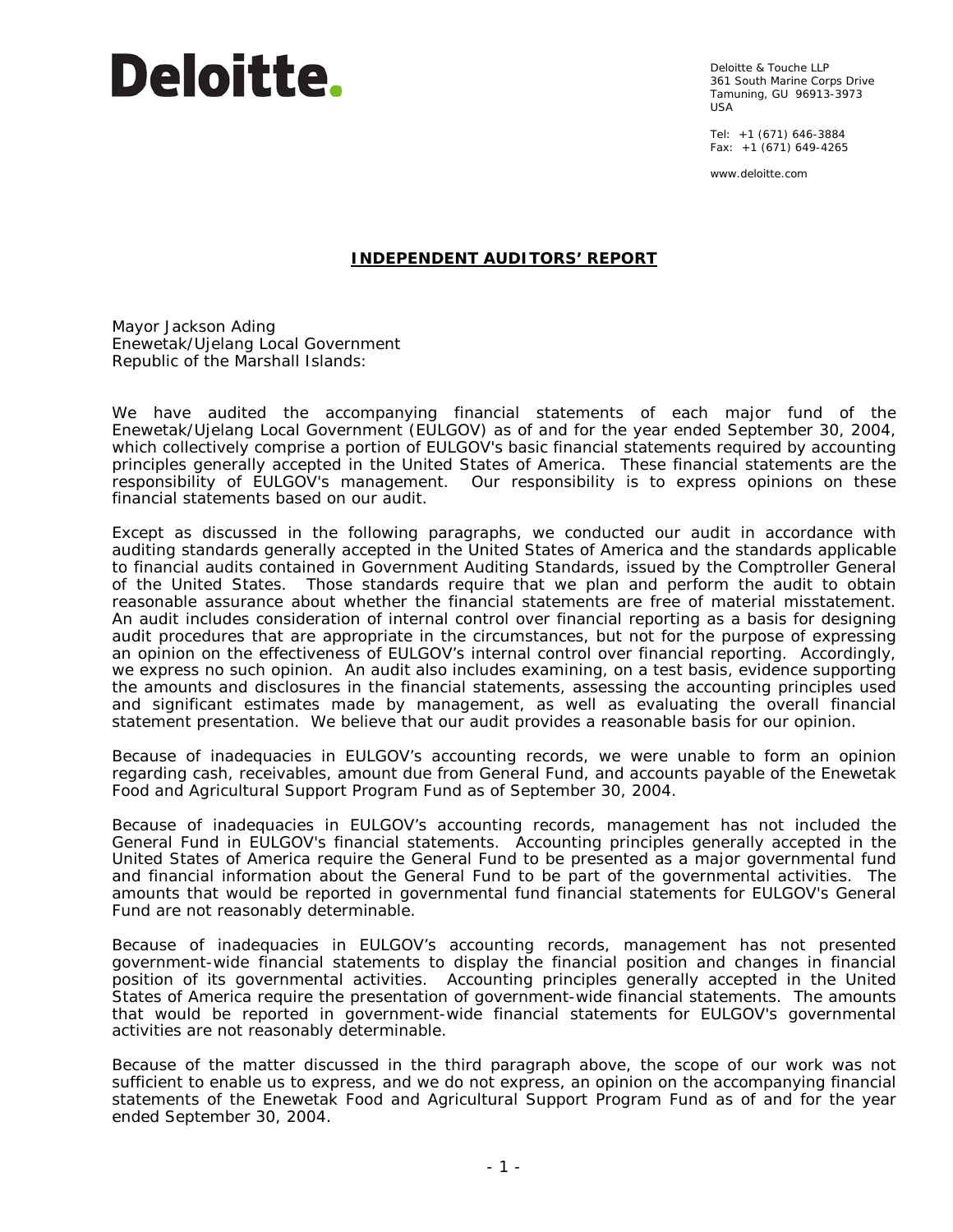# Deloitte.

In our opinion, because of the omission of the General Fund, as discussed in the fourth paragraph above, the financial statements referred to previously do not present fairly, in conformity with accounting principles generally accepted in the United States of America, the financial position of the General Fund of the Enewetak/Ujelang Local Government as of September 30, 2004, or the changes in financial position for the year then ended.

In addition, in our opinion, because of the effects of the matter discussed in the fifth paragraph above, the financial statements referred to previously do not present fairly, in conformity with accounting principles generally accepted in the United States of America, the financial position of the Enewetak/Ujelang Local Government as of September 30, 2004, or the changes in its financial position for the year then ended.

Finally, in our opinion, the financial statements referred to above present fairly, in all material respects, the respective financial position of the Enjebi Community Trust Fund and the Claims Trust Fund of the Enewetak/Ujelang Local Government as of September 30, 2004, and the respective changes in financial position thereof for the year then ended in conformity with accounting principles generally accepted in the United States of America.

Management has omitted the Management's Discussion and Analysis as well as the Schedule of Revenues, Expenditures, and Changes in Fund Balance - Budget and Actual - General Fund that accounting principles generally accepted in the United States of America requires to be presented to supplement the basic financial statements. Such missing information, although not a part of the basic financial statements, is required by the Governmental Accounting Standards Board who considers it to be an essential part of financial reporting for placing the basic financial statements in an appropriate operational, economic, or historical context. Our opinion on the basic financial statements is not affected by this missing information.

In accordance with *Government Auditing Standards*, we have also issued our report dated November 27, 2019, on our consideration of EULGOV's internal control over financial reporting and on our tests of its compliance with certain provisions of laws, regulations, contracts, and grant agreements and other matters. The purpose of that report is to describe the scope of our testing of internal control over financial reporting and compliance and the results of that testing, and not to provide an opinion on the internal control over financial reporting or on compliance. That report is an integral part of an audit performed in accordance with *Government Auditing Standards* and should be considered in assessing the results of our audit.

loite Nachel

November 27, 2019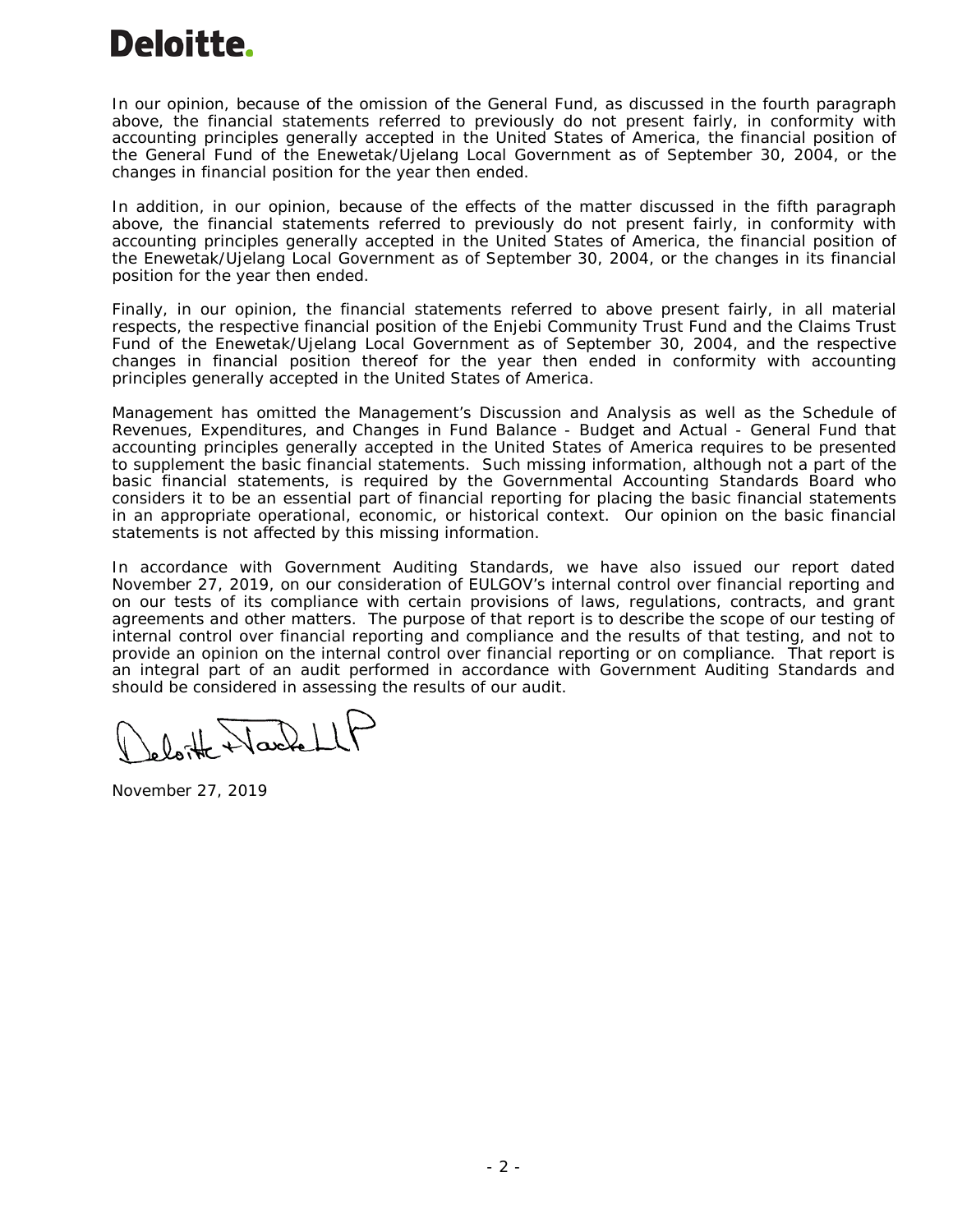# Balance Sheet Governmental Funds September 30, 2004

| <b>ASSETS</b>                       | Special<br>Revenue<br>Enewetak<br>Food and<br>Agricultural<br>Support<br>Program | Permanent<br>Enjebi<br>Community<br>Trust | Claims<br>Trust  | Total            |
|-------------------------------------|----------------------------------------------------------------------------------|-------------------------------------------|------------------|------------------|
| Cash and cash equivalents           | \$<br>17,338 \$                                                                  |                                           | \$               | \$<br>17,338     |
| Interest and dividends receivable   |                                                                                  | 10,588                                    | 42,494           | 53,082           |
| Other receivables                   | 6,025                                                                            |                                           |                  | 6,025            |
| Due from General Fund               | 71,189                                                                           |                                           |                  | 71,189           |
| Restricted assets:                  |                                                                                  |                                           |                  |                  |
| Investments                         |                                                                                  | 7,372,134                                 | 30,027,206       | 37,399,340       |
|                                     | \$<br>94,552                                                                     | \$<br>7,382,722                           | \$<br>30,069,700 | \$<br>37,546,974 |
| <b>LIABILITIES AND FUND BALANCE</b> |                                                                                  |                                           |                  |                  |
| Liabilities:                        |                                                                                  |                                           |                  |                  |
| Accounts payable                    | \$<br>53,699 \$                                                                  |                                           | \$               | \$<br>53,699     |
| Commitment and contingencies        |                                                                                  |                                           |                  |                  |
| Fund balance:<br>Reserved for:      |                                                                                  |                                           |                  |                  |
| Claims                              |                                                                                  |                                           | 30,069,700       | 30,069,700       |
| Resettlement                        |                                                                                  | 7,382,722                                 |                  | 7,382,722        |
| Unreserved                          | 40,853                                                                           |                                           |                  | 40,853           |
| Total fund balance                  | 40,853                                                                           | 7,382,722                                 | 30,069,700       | 37,493,275       |
|                                     |                                                                                  |                                           |                  |                  |
| Total liabilities and fund balance  | \$<br>94,552                                                                     | \$<br>7,382,722                           | \$<br>30,069,700 | \$<br>37,546,974 |

See accompanying notes to financial statements.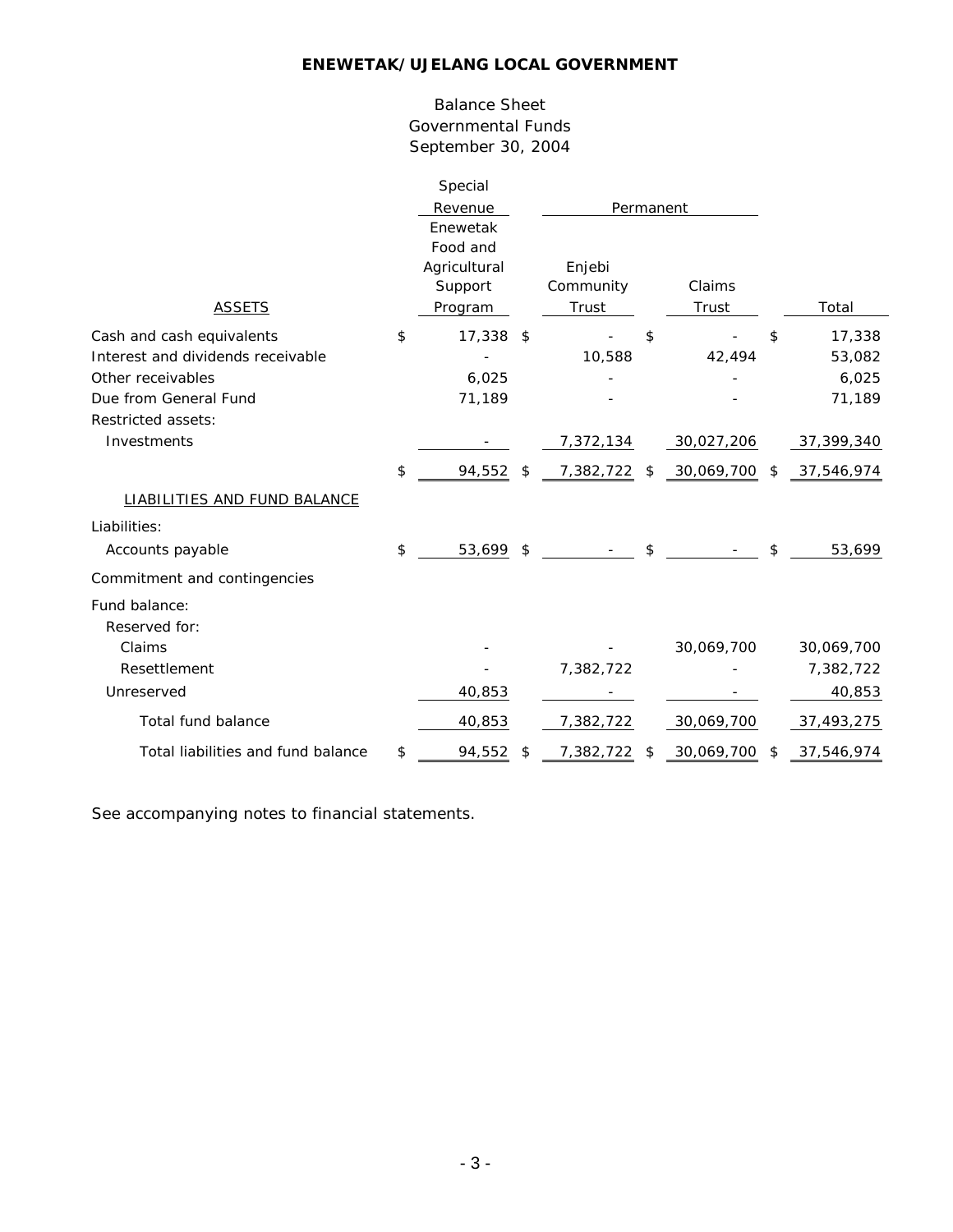# Statement of Revenues, Expenditures, and Changes in Fund Balance (Deficit) Year Ended September 30, 2004 Governmental Funds

|                                         | Special<br>Revenue                                         | Permanent                    |                  |                  |
|-----------------------------------------|------------------------------------------------------------|------------------------------|------------------|------------------|
|                                         | Enewetak<br>Food and<br>Agricultural<br>Support<br>Program | Enjebi<br>Community<br>Trust | Claims<br>Trust  | Total            |
| Revenues:                               |                                                            |                              |                  |                  |
| Federal grants                          | \$<br>1,689,018 \$                                         |                              | \$               | \$<br>1,689,018  |
| Dividends and interest                  |                                                            | 169,092                      | 809,506          | 978,598          |
| Net change in fair value of investments |                                                            | 1,025,284                    | 3,287,628        | 4,312,912        |
| Other                                   |                                                            | 727                          | 5,934            | 6,661            |
| Total revenues                          | 1,689,018                                                  | 1,195,103                    | 4,103,068        | 6,987,189        |
| Expenditures:                           |                                                            |                              |                  |                  |
| Food program                            | 1,639,317                                                  |                              |                  | 1,639,317        |
| Investment management                   |                                                            | 89,742                       | 413,800          | 503,542          |
| <b>Total expenditures</b>               | 1,639,317                                                  | 89,742                       | 413,800          | 2,142,859        |
| Excess of revenues over<br>expenditures | 49,701                                                     | 1,105,361                    | 3,689,268        | 4,844,330        |
| Other financing uses:                   |                                                            |                              |                  |                  |
| Transfers out to General Fund           |                                                            | (645, 750)                   | (3, 159, 325)    | (3,805,075)      |
| Net change in fund balance              | 49,701                                                     | 459,611                      | 529,943          | 1,039,255        |
| Fund balance (deficit) at the beginning |                                                            |                              |                  |                  |
| of the year                             | (8, 848)                                                   | 6,923,111                    | 29,539,757       | 36,454,020       |
| Fund balance at the end of the year     | \$<br>40,853                                               | \$<br>7,382,722              | \$<br>30,069,700 | \$<br>37,493,275 |

See accompanying notes to financial statements.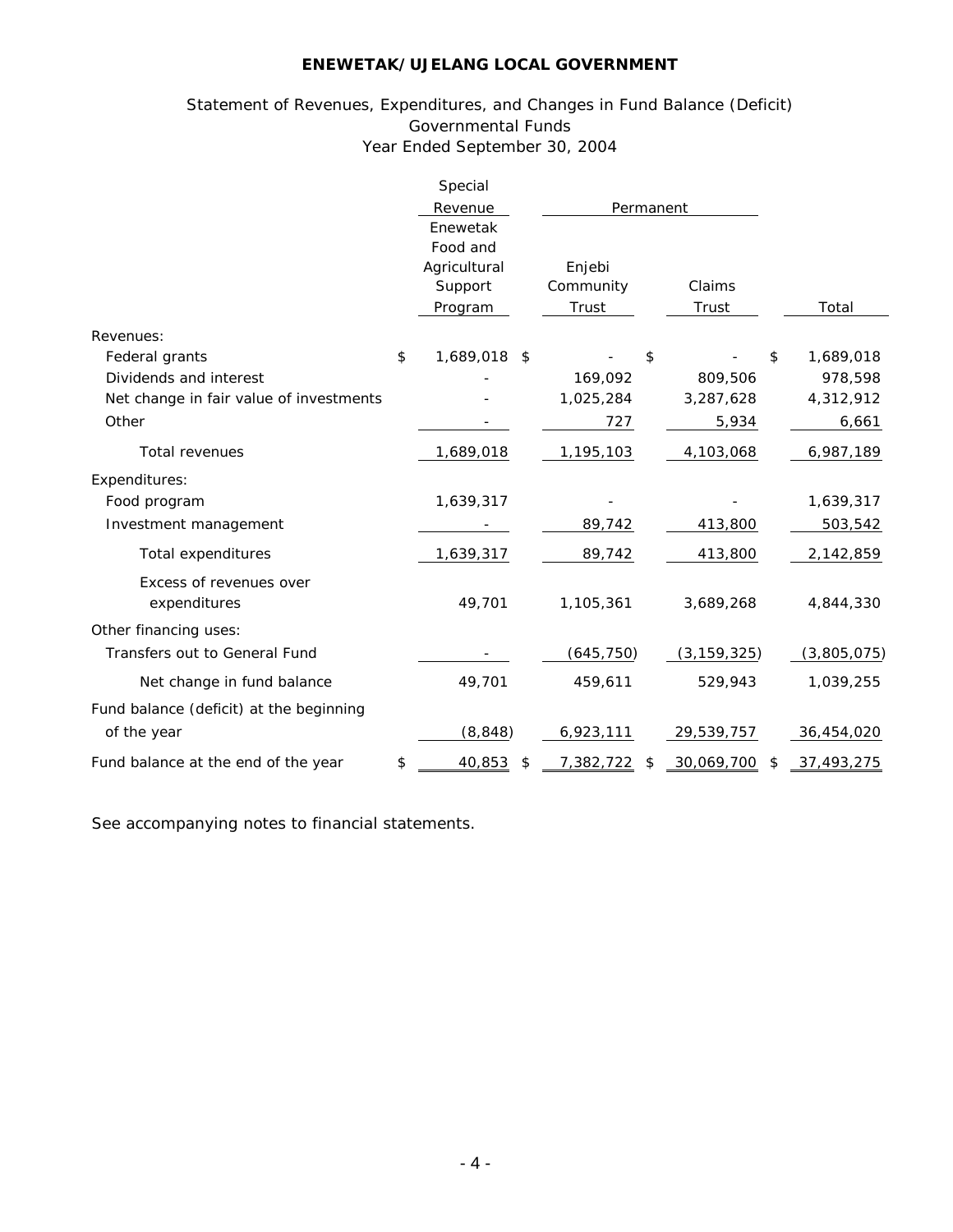Notes to Financial Statements September 30, 2004

#### (1) Organization

The Enewetak/Ujelang Local Government (EULGOV) was established pursuant to Public Law 1981-2, the Local Government Act of the Republic of the Marshall Islands and operates under the Constitution of the Enewetak/Ujelang Local Government. EULGOV is governed by an elected mayor and a fifteen-member Council.

#### (2) Summary of Significant Accounting Policies

The accompanying financial statements of EULGOV have been prepared in accordance with accounting principles generally accepted in the United States of America (GAAP), as applied to government units. The Governmental Accounting Standards Board (GASB) is the recognized standard-setting body for establishing governmental accounting and financial reporting principles. The more significant of EULGOV's accounting policies are described below.

#### A. Fund Financial Statements

The fund financial statements present a balance sheet and a statement of revenues, expenditures, and changes in fund balances for EULGOV's major funds. Major individual governmental funds are reported as separate columns in the fund financial statements pursuant to GASB reporting standards.

EULGOV reports its financial position and results of operations in funds, each of which is considered a separate accounting entity. The operations of each fund are accounted for with a set of self-balancing accounts that comprise its assets, liabilities, fund equity, revenues and expenditures/expenses. Transactions between funds within a fund type, if any, have not been eliminated.

#### B. Measurement Focus and Basis of Accounting

Governmental fund financial statements account for the general governmental activities of EULGOV and are reported using the current financial resources measurement focus and the modified accrual basis of accounting. Revenues are recognized as they become susceptible to accrual; generally when they are both measurable and available. Revenues are considered to be available when they are collectible within the current period or soon enough thereafter to pay liabilities of the current period. For this purpose, EULGOV considers revenues to be available if they are collected within 90 days of the end of the current fiscal period.

Miscellaneous revenues from other financing sources are recognized when received in cash because they are generally not measurable until actually received. Investment earnings are recorded as earned, since they are both measurable and available. Investments and related investment earnings are recorded at fair value. Fair value is the amount at which a financial instrument could be exchanged in a current transaction between willing parties, other than in a forced or liquidation sale. Expenditures generally are recorded in the period in which the related fund liability is incurred, as under accrual accounting. However, debt service expenditures, as well as expenditures related to compensated absences and claims and judgments, are recorded only when payment is due.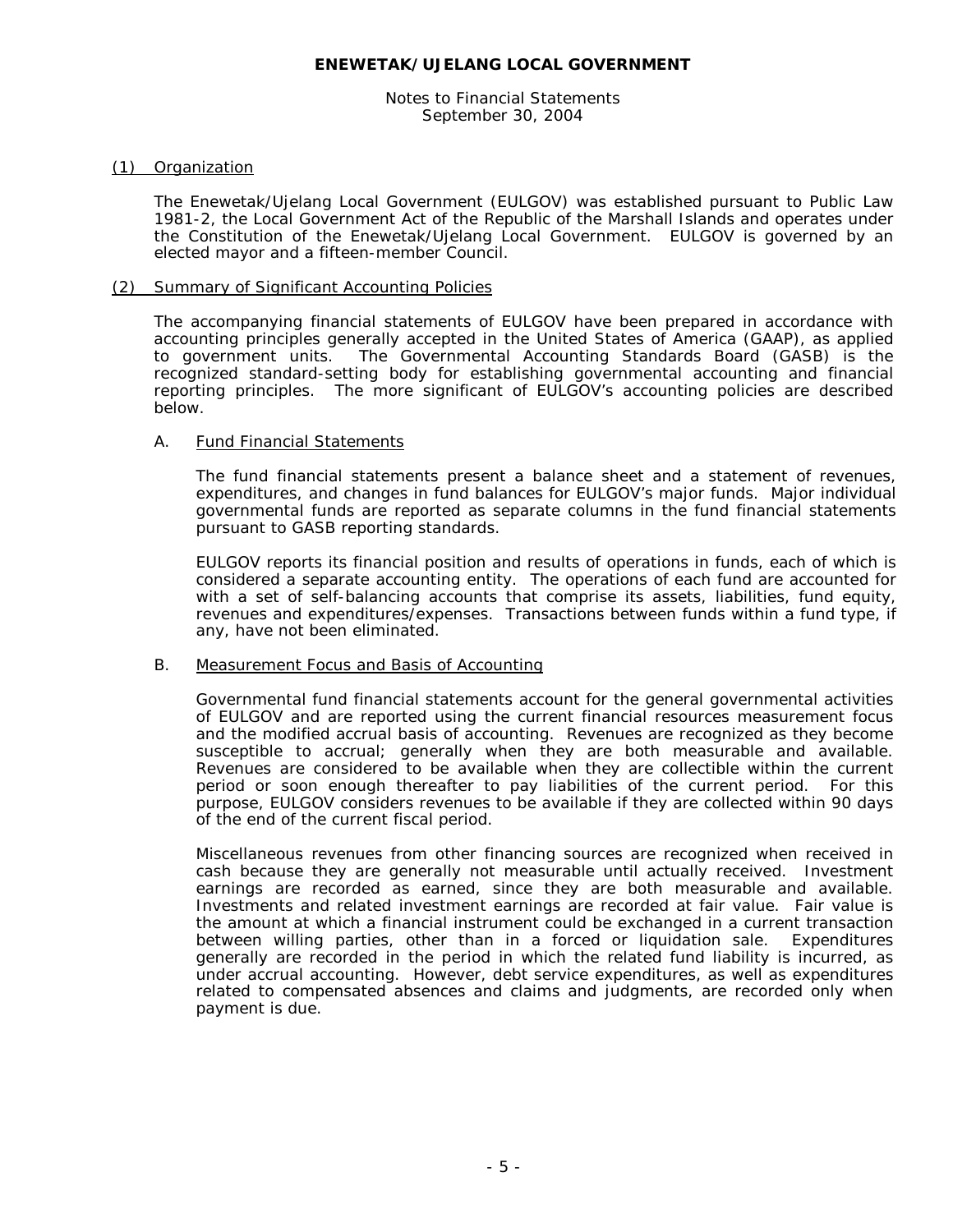Notes to Financial Statements September 30, 2004

#### (2) Summary of Significant Accounting Policies, Continued

B. Measurement Focus and Basis of Accounting, Continued

EULGOV reports the following governmental fund types:

i. Special Revenue Funds

These funds account for specific revenue resources that have been aggregated according to enabling legislation to support specific governmental activities.

The special revenue fund of EULGOV is as follows:

a. The Enewetak Food and Agricultural Support Program Fund - this fund accounts for all financial transactions of direct grants received from the U.S. Department of the Interior related to the provision of water-borne transportation of agricultural products to Enewetak including operations and maintenance of the vessel used for such purposes.

#### ii. Permanent Funds

These funds account for resources that are legally restricted to the extent that only earnings, and not principal, may be used to support programs for the benefit of the government.

The permanent funds of EULGOV are as follows:

- a. The Claims Trust Fund this fund accounts for funds received under Article II, Section 3, of the agreement between the Government of the United States and the Government of the Republic of the Marshall Islands for the implementation of Section 177 of the Compact of Free Association (the Compact). In accordance with Article II, Section 8, of the Compact, EULGOV executed the Enewetak/Ujelang Claims Trust agreement and established the Claims Trust Fund. Pursuant to Section 7.2 of the trust agreement, after the final payment was received on October 27, 2001, the Claims Trust Fund was required to distribute annually to the people of Enewetak between 15% and 35% of its net income. In addition, pursuant to Section 8.1 of the trust agreement, EULGOV may also invade up to 3% of the corpus of the Claims Trust Fund. Such invasion may occur in the event of an unforeseen natural disaster or other similar circumstance, as determined by the sole discretion of EULGOV, in order to prevent hardship to the people of Enewetak. An invasion of the corpus shall not occur more frequently than once every three years.
- b. The Enjebi Community Trust Fund this fund accounts for United States Congress appropriations under United States Public Law 99-239, which was paid and distributed in accordance with an agreement between the Government of the United States, the Government of the Republic of the Marshall Islands and EULGOV to assist in the resettlement of Enjebi Island by the people of Enewetak.

EULGOV has omitted the General Fund from the governmental fund financial statements. The financial activities of the General Fund are considered material to the basic financial statements.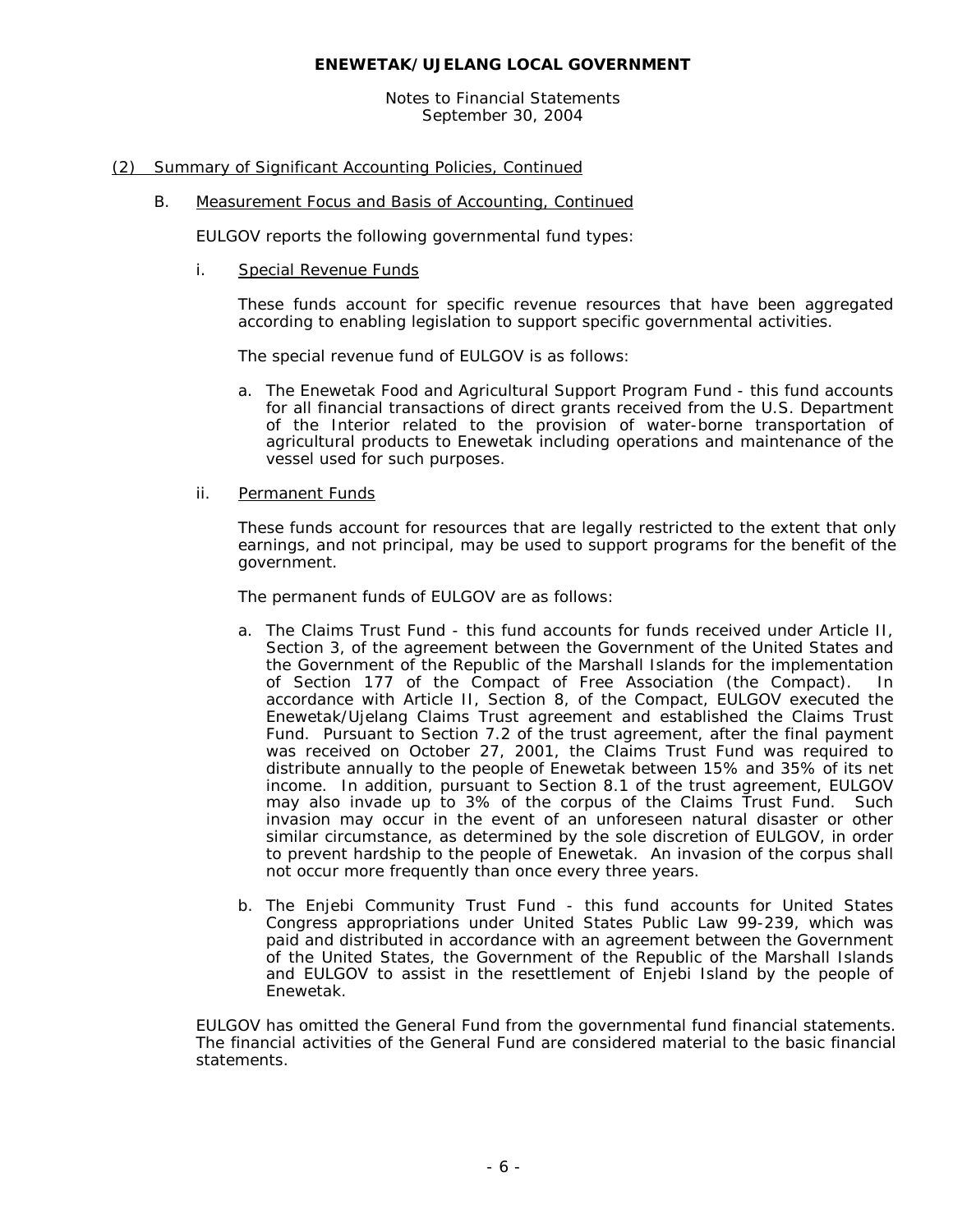Notes to Financial Statements September 30, 2004

#### (2) Summary of Significant Accounting Policies, Continued

#### C. Cash and Cash Equivalents

Cash and cash equivalents include cash held in demand deposits as well as short-term investments with a maturity date within three months of the date acquired by EULGOV.

#### D. Investments

Investments are carried at fair value. Fair value is the amount at which an investment could be exchanged in a current transaction between willing parties, other than in a forced or liquidation sale.

#### E. Receivables

Receivables consist of amounts advanced to individuals, on an unsecured basis, substantially all of whom are situated in the Republic of the Marshall Islands. Receivables are stated net of allowances for uncollectable accounts.

#### F. Interfund Receivables/Payables

During the course of its operations, EULGOV records transactions between individual funds for goods provided or services rendered. Receivables and payables resulting from transactions between funds are classified as "due from other funds" or "due to other funds" on the governmental funds balance sheet.

#### G. Restricted Assets

Certain assets of EULGOV are classified as restricted assets because their use is completely restricted by trust or loan pledge agreements. Specifically, investments recorded in the Enjebi Community Trust Fund and the Claims Trust Fund of \$7,372,134 and \$30,027,206, respectively, are restricted in that they are not available to be used in current operations.

#### H. Estimates

The preparation of financial statements in conformity with GAAP requires management to make estimates and assumptions that affect the reported amounts of assets and liabilities and disclosure of contingent assets and liabilities at the date of the financial statements and the reported amounts of revenues and expenditures/expenses during the reporting period. Actual results could differ from those estimates.

#### I. Fund Equity

In the fund financial statements, governmental funds report reservations of fund balance for amounts that are not available for appropriation or are legally restricted by outside parties for use for a specific purpose. Designations of fund balance represent tentative management plans that are subject to change.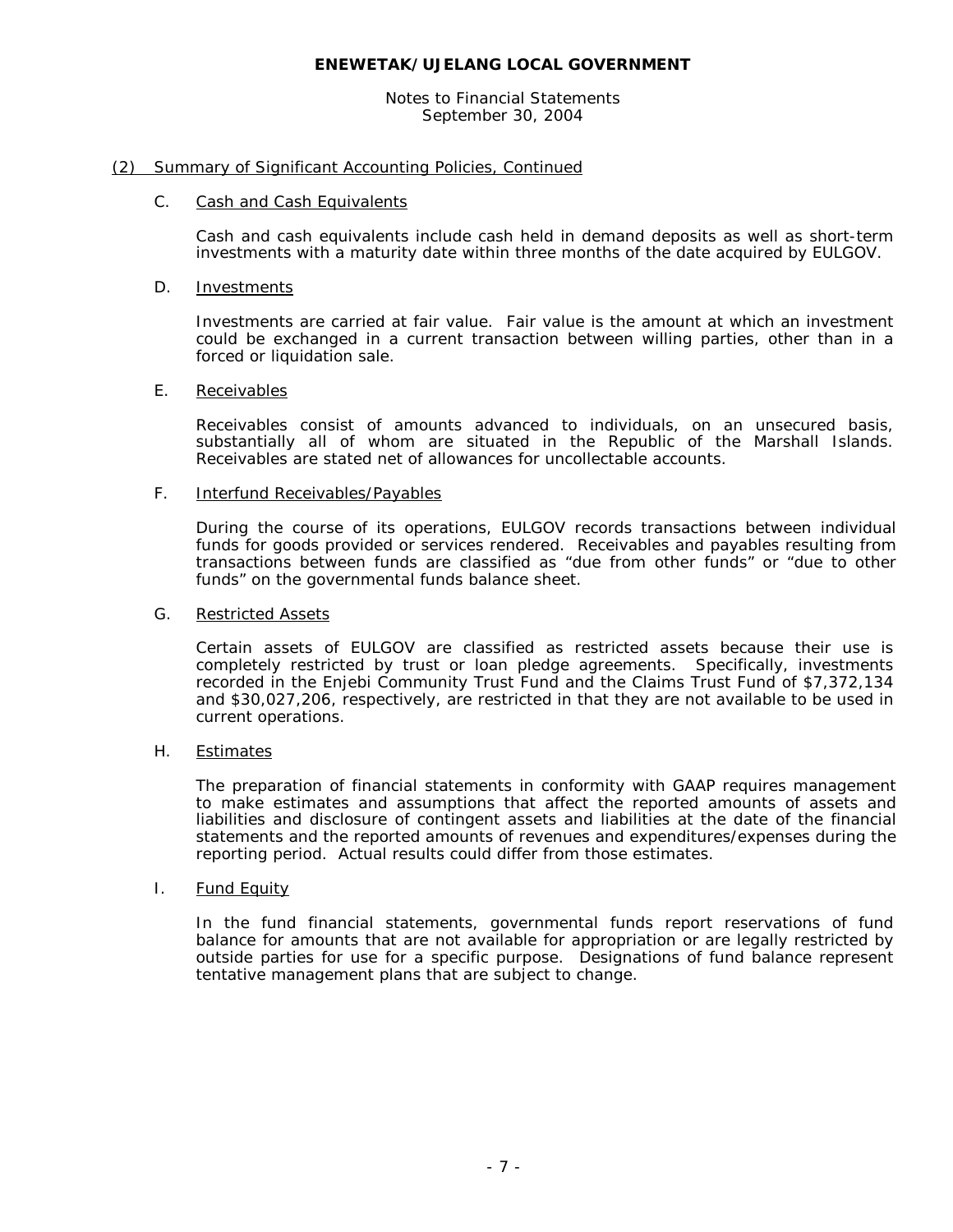Notes to Financial Statements September 30, 2004

#### (2) Summary of Significant Accounting Policies, Continued

J. New Accounting Standards

During fiscal year 2004, EULGOV implemented the following pronouncements:

- GASB Statement No. 34, *Basic Financial Statements - and Management's Discussion and Analysis - For State and Local Governments,* as amended by GASB Statement No. 37, *Basic Financial Statements - and Management's Discussion and Analysis – For State and Local Governments: Omnibus,* which establishes new financial reporting standards for state and local governments. The requirements of this statement result in a significant change in the financial reporting model used by governments, including statement formats and changes in fund types. In addition to the traditional fund financial statements, governments are required to report government-wide financial statements, prepared using the accrual basis of accounting and the economic resources measurement focus. Due to inadequacies in EULGOV's accounting records, government-wide financial statements have not been presented.
- GASB Statement No. 38, *Certain Financial Statement Note Disclosures*, which amends certain note disclosures and adds additional note disclosure requirements related to GASB Statement Nos. 34 and 37.
- GASB Statement No. 39, *Determining Whether Certain Organizations Are Component Units (an amendment of GASB Statement No. 14)*, which provides additional guidance on GASB Statement No. 14, in determining whether an entity should be reported as a component unit based on nature and significance of its relationship with a primary government.
- GASB Statement No. 40, *Deposit and Investment Risk Disclosures* (an amendment of GASB Statement No. 3), which addresses common deposit and investment risks related to credit risk, concentration of credit risk, interest rate risk, and foreign currency risk. As an element of interest rate risk, GASB Statement No. 40 requires certain disclosures of investments that have value that are highly sensitive to changes in interest rate.
- GASB Statement No. 41, *Budgetary Comparison Schedules - Perspective Differences,* which amends required supplemental information disclosure of adopted budget and actual amounts per GASB Statement No. 34. Should there be a perspective difference between these amounts and fund perspective revenues and expenditures, reconciliation is required.

In November 2003, GASB issued Statement No. 42, *Accounting and Financial Reporting for Impairment of Capital Assets and for Insurance Recoveries*, which establishes standards for impairment of capital assets when its service utility has declined significantly and unexpectedly. The provisions of this Statement are effective for periods beginning after December 15, 2004. Management does not believe that the implementation of this statement will have a material effect on the financial statements of EULGOV.

In April 2004, GASB issued Statement No. 43, *Financial Reporting for Postemployment Benefit Plans Other Than Pension Plans*, which establishes uniform financial reporting for other postemployment benefit plans by state and local governments. The provisions of this Statement are effective for periods beginning after December 15, 2007. Management does not believe that the implementation of this statement will have a material effect on the financial statements of EULGOV.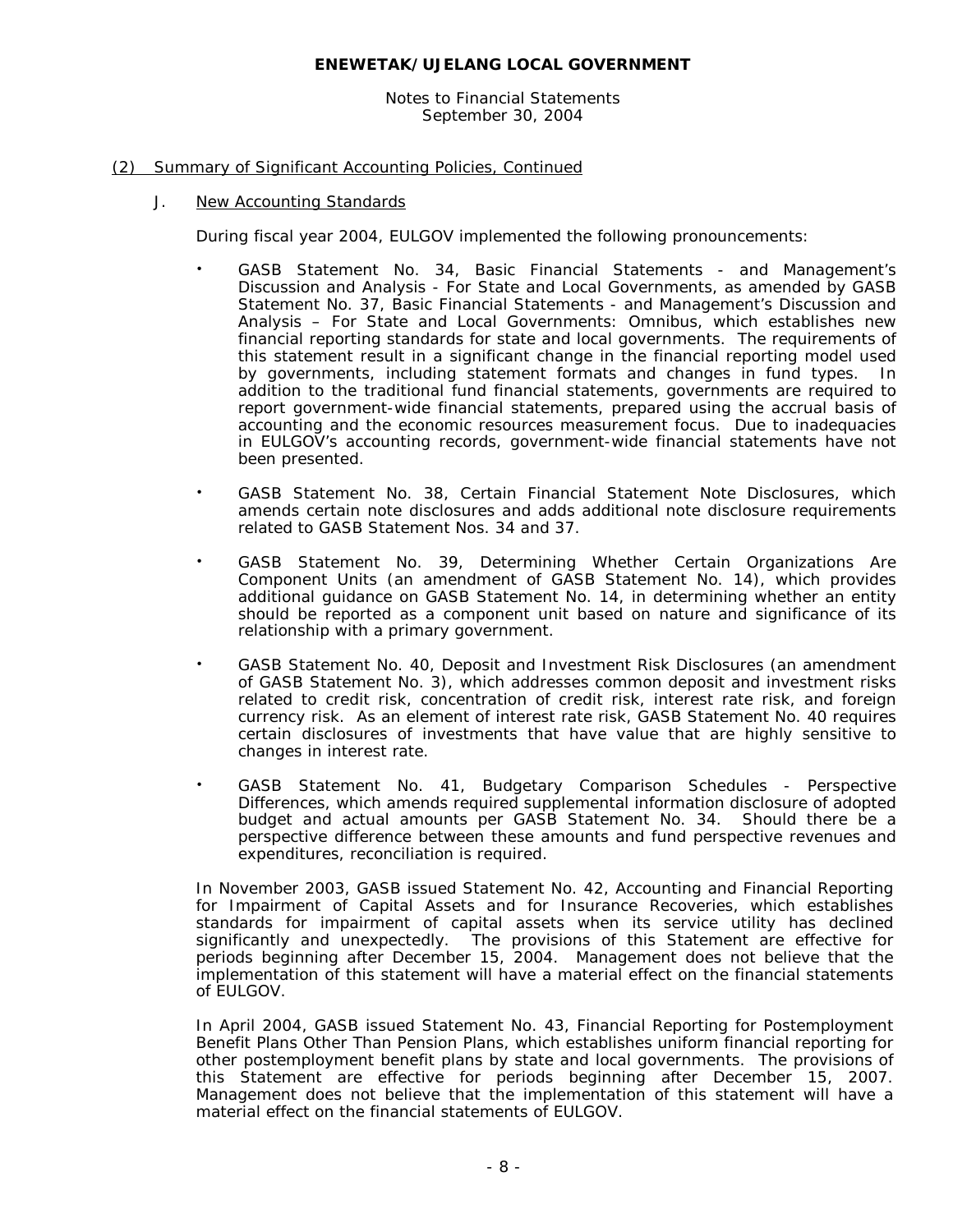Notes to Financial Statements September 30, 2004

#### (2) Summary of Significant Accounting Policies, Continued

#### J. New Accounting Standards, Continued

In May 2004, GASB issued Statement No. 44, *Economic Condition Reporting: The Statistical Section*, an amendment to NCGA Statement 1, which improves the understandability and usefulness of statistical section information and adds information from the new financial reporting model for state and local governments required by GASB Statement No. 34. The provisions of this Statement are effective for periods beginning after June 15, 2005. Management does not believe that the implementation of this statement will have a material effect on the financial statements of EULGOV.

In June 2004, GASB issued Statement No. 45, *Accounting and Financial Reporting by Employers for Postemployment Benefits Other Than Pensions*, which establishes standards for the measurement, recognition, and display of other postemployment benefits expense/expenditures and related liabilities, note disclosures, and, if applicable, required supplementary information in the financial reports of state and local governmental employers. The provisions of this Statement are effective for periods beginning after December 15, 2008. Management does not believe that the implementation of this statement will have a material effect on the financial statements of EULGOV.

#### (3) Deposits and Investments

GASB Statement No. 40 addresses common deposit and investment risks related to credit risk, concentration of credit risk, interest rate risk and foreign currency risk. As an element of interest rate risk, disclosure is required of investments that have fair values that are highly sensitive to changes in interest rates. GASB Statement No. 40 also requires disclosure of formal policies related to deposit and investment risks.

EULGOV does not have formal deposit and investment policies. Investments in the Enjebi Community Trust Fund and the Claims Trust Fund are governed by their respective trust agreements.

#### A. Deposits

Custodial credit risk is the risk that in the event of a bank failure, EULGOV's deposits may not be returned to it. Such deposits are not covered by depository insurance and are either uncollateralized, or collateralized with securities held by the pledging financial institution or held by the pledging financial institution but not in the depositorgovernment's name. EULGOV does not have a deposit policy for custodial credit risk.

As of September 30, 2004, the carrying amount of EULGOV's total cash and cash equivalents were \$17,338 and the corresponding bank balances were \$17,338, which are maintained in financial institutions subject to Federal Deposit Insurance Corporation (FDIC) insurance. As of September 30, 2004, bank deposits were fully FDIC insured. EULGOV does not require collateralization of its cash deposits; therefore, deposit levels in excess of FDIC insurance coverage are uncollateralized. Accordingly, these deposits are exposed to custodial credit risk.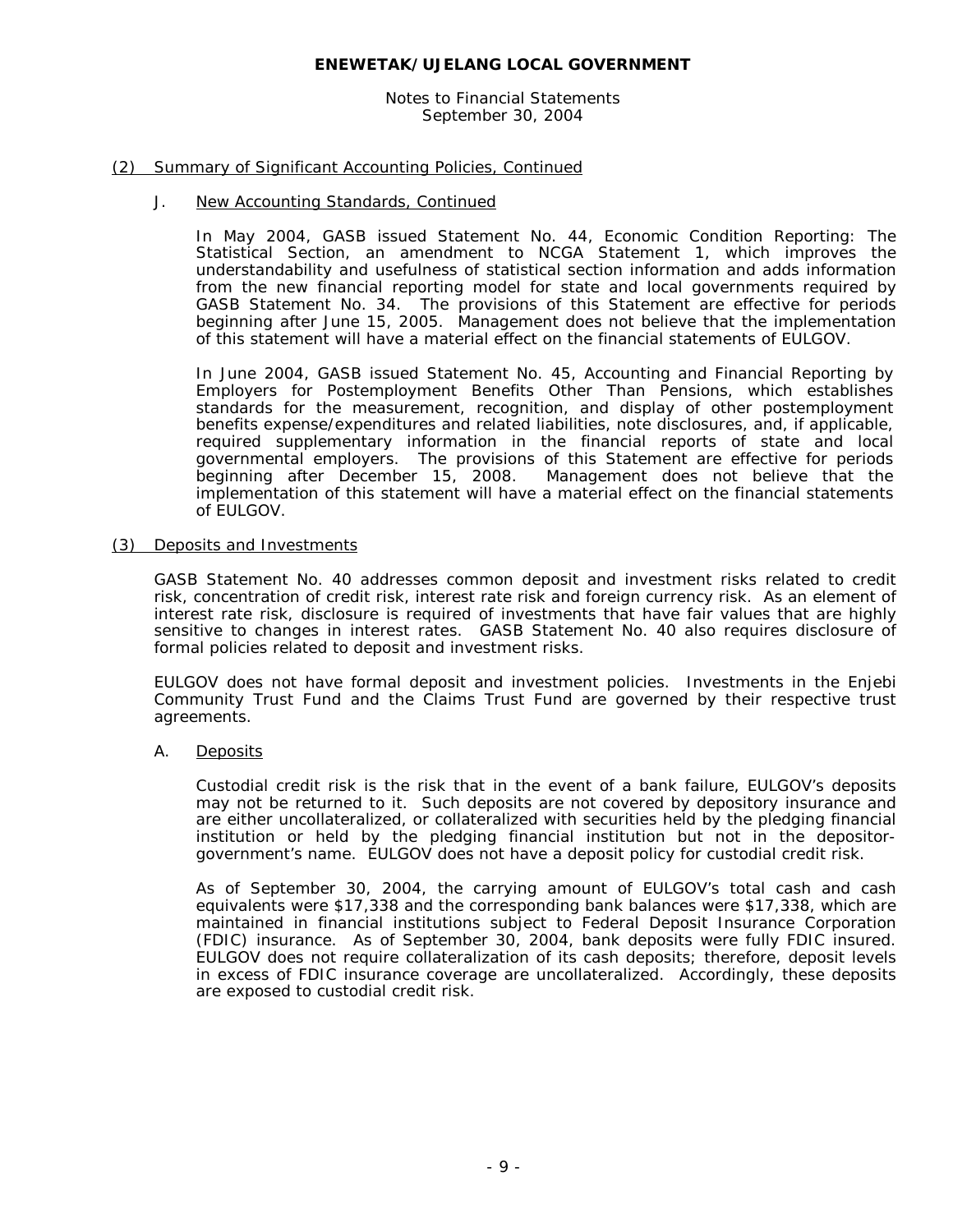#### Notes to Financial Statements September 30, 2004

#### (3) Deposits and Investments, Continued

#### B. Investments

As of September 30, 2004, investments at fair value are as follows:

| Enjebi Community Trust Fund: |                |
|------------------------------|----------------|
| Cash management              | \$<br>242,230  |
| Unit investment trust        | 12,506         |
| Mutual funds                 | 1,468,901      |
| Common equities              | 5,648,497      |
|                              | $$ -7,372,134$ |
| Claims Trust Fund:           |                |
| Cash management              | \$2,288,134    |
| Unit investment trust        | 27.231         |
| Mutual funds                 | 14,508,175     |
| Common equities              | 13,203,666     |
|                              | \$30,027,206   |

Custodial credit risk for investments is the risk that in the event of the failure of the counterparty to the transaction, EULGOV will not be able to recover the value of investment or collateral securities that are in the possession of an outside party. EULGOV's investments are held and administered by trustees in accordance with various trustee agreements. Based on negotiated trust and custody contracts, all of these investments were held in EULGOV's name by EULGOV's custodial financial institutions at September 30, 2004.

Credit risk for investments is the risk that an issuer or other counterparty to an investment will not fulfill its obligations.

Interest rate risk is the risk that changes in interest rates will adversely affect the fair value of debt instruments. EULGOV does not have a formal investment policy that limits investment maturities as a means of managing its exposure to fair value losses arising from increasing interest rates.

Concentration of credit risk for investments is the risk of loss attributed to the magnitude of an entity's investment in a single issuer. GASB Statement No. 40 requires disclosure by issuer and amount of investments in any one issuer that represents five percent (5%) or more of total investments for EULGOV. As of September 30, 2004, there were no investments in any one issuer that exceeded 5% of total investments.

#### (4) Loans Payable

In 2001 and 2003, EULGOV obtained bank loans of \$2,585,000 and \$2,000,000, respectively, to fund distributions to the people of Enewetak. On July 27, 2004, the principal sums owing on these loan facilities were consolidated into one credit facility with an outstanding principal balance of \$3,700,000, interest at 6.3% per annum. Quarterly principal payments to be paid on the 27th day of October, January, April, and July commence October 27, 2004 in the amount of \$69,711 increasing to \$119,244 on October 27, 2013. The loan is collateralized by the assignment and pledge of certain investment holdings held by EULGOV in the Claims Trust Fund together with investment earnings to be received from the Claims Trust Fund. The term of the loan is for ten years and matures on July 27, 2014. As of September 30, 2004, the amount outstanding and payable on this loan totaled \$3,700,000.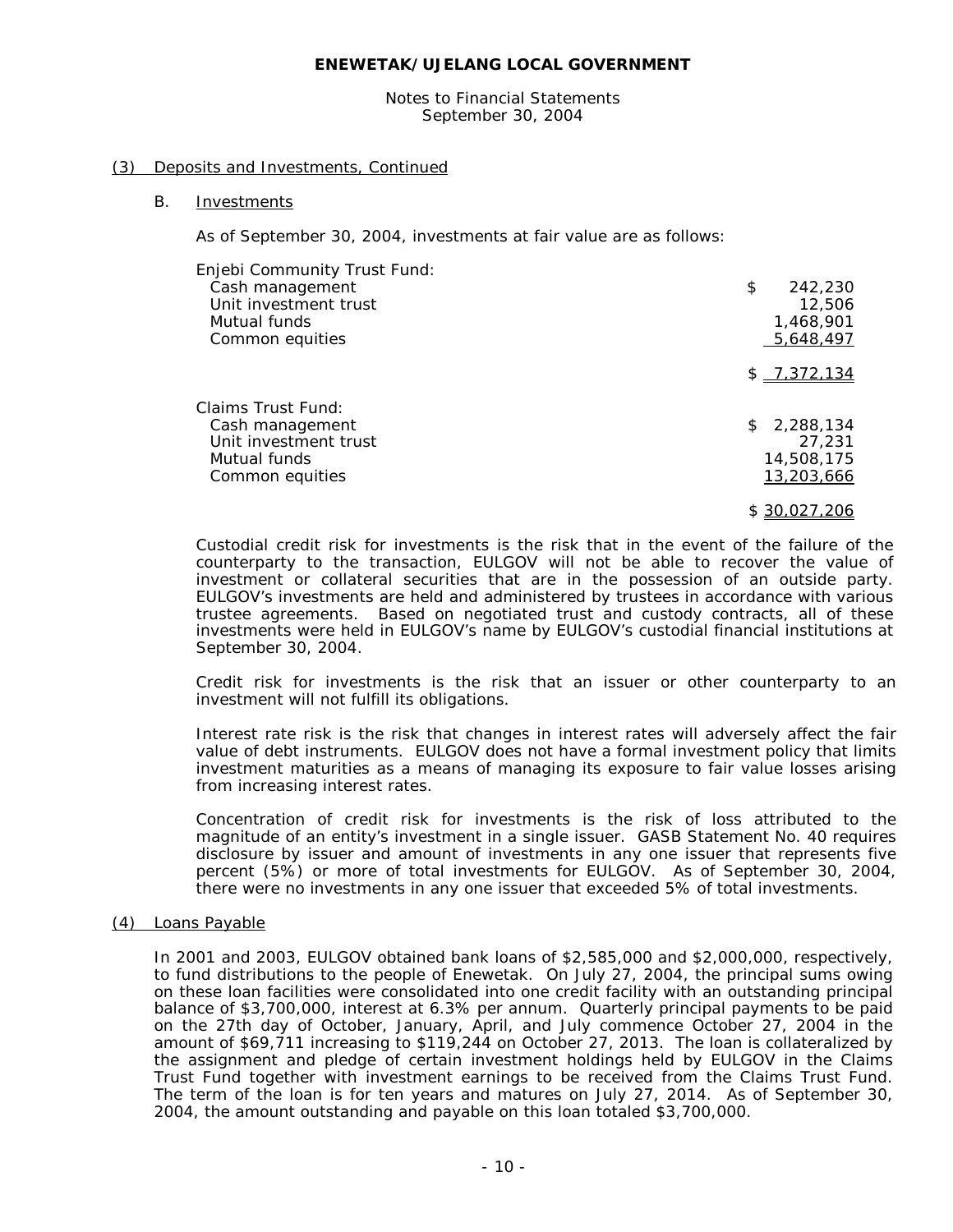Notes to Financial Statements September 30, 2004

#### (4) Loans Payable, Continued

On July 27, 2004, EULGOV obtained a \$3,000,000 bank loan, interest at 6.3% per annum, to fund loans to the people of Enewetak. Quarterly principal payments to be paid on the 27th day of October, January, April, and July commence October 27, 2004 in the amount of \$56,523 increasing to \$96,684 on October 27, 2013. The loan is collateralized by the assignment and pledge of certain investment holdings held by EULGOV in the Claims Trust Fund together with investment earnings to be received by EULGOV from the Claims Trust Fund. The term of the loan is for ten years and matures on July 27, 2014. As of September 30, 2004, the amount outstanding and payable on this loan totaled \$3,000,000.

#### (5) Commitment

EULGOV entered into an office lease agreement for a term of five years commencing January 1, 2001. Annual rent payments amount to \$12,000.

#### (6) Contingencies

#### Sick Leave

It is EULGOV's policy to record the cost of sick leave when leave is actually taken and a liability is actually incurred. The accumulated estimated amount of unused sick leave at September 30, 2004 is not available.

#### Questioned Costs

EULGOV participates in a number of federally assisted grant programs and various other U.S. Department of the Interior grants. These programs are subject to financial and compliance audits to ascertain if Federal laws and guidelines have been followed. EULGOV is considered to have responsibility for any questioned costs that may result from single audits of EULGOV for the fiscal years for which audits have not been performed. The ultimate disposition of any questioned costs can be determined only by final action of the grantor agency. Therefore, no provision for any liability that may result upon resolution of these matters has been made in the accompanying financial statements.

#### (7) Risk Management

EULGOV is exposed to various risks of loss related to torts; theft of, damage to, and destruction of assets; errors and omissions; injuries to employees; and natural disasters. EULGOV has elected to purchase commercial insurance from independent third parties for the risks of loss to which it believes it to be exposed. Settled claims have not exceeded this commercial coverage in any of the past three years.

#### (8) Subsequent Events

On November 20, 2007, EULGOV obtained an \$8,000,000 bank loan for the purpose of consolidating principal amounts owing on existing loan facilities into one credit facility and to provide additional funds for distribution to the people of Enewetak.

On March 31, 2016, EULGOV entered into a settlement agreement with Bank of America whereby Bank of America agreed to forgive the outstanding principal balance of \$4,541,985 associated with the \$8,000,000 loan.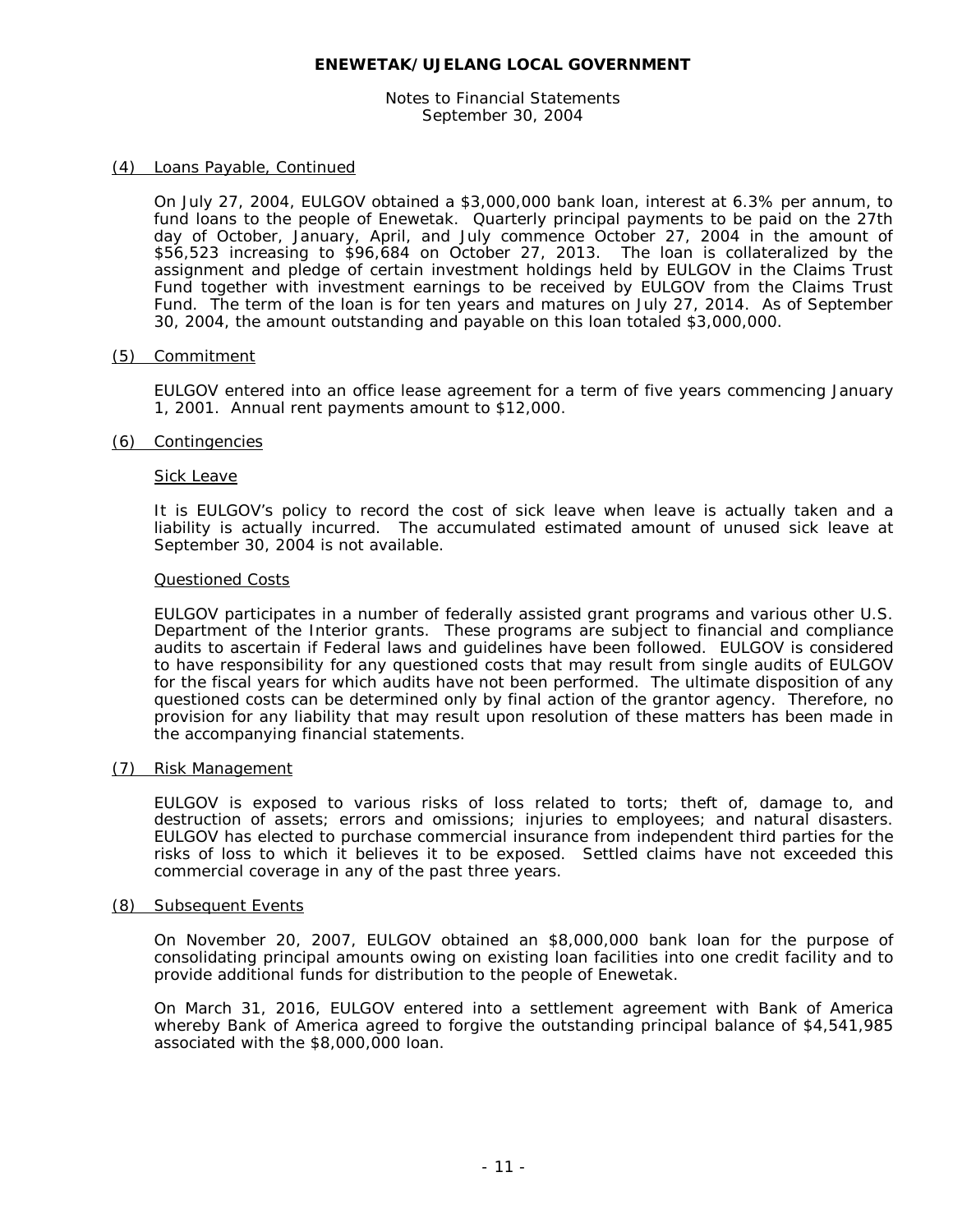#### **ENEWETAK/UJELANG LOCAL GOVERNMENT \_\_\_\_\_\_\_\_\_\_\_\_\_\_\_\_\_\_\_\_\_\_\_\_\_\_\_\_\_\_\_\_\_\_\_\_\_\_\_\_\_\_\_\_\_**

#### **INDEPENDENT AUDITORS' REPORTS ON INTERNAL CONTROL AND ON COMPLIANCE \_\_\_\_\_\_\_\_\_\_\_\_\_\_\_\_\_\_\_\_\_\_\_\_\_\_\_\_\_\_\_\_\_\_\_\_\_\_\_\_\_\_\_\_\_\_**

**YEAR ENDED SEPTEMBER 30, 2004**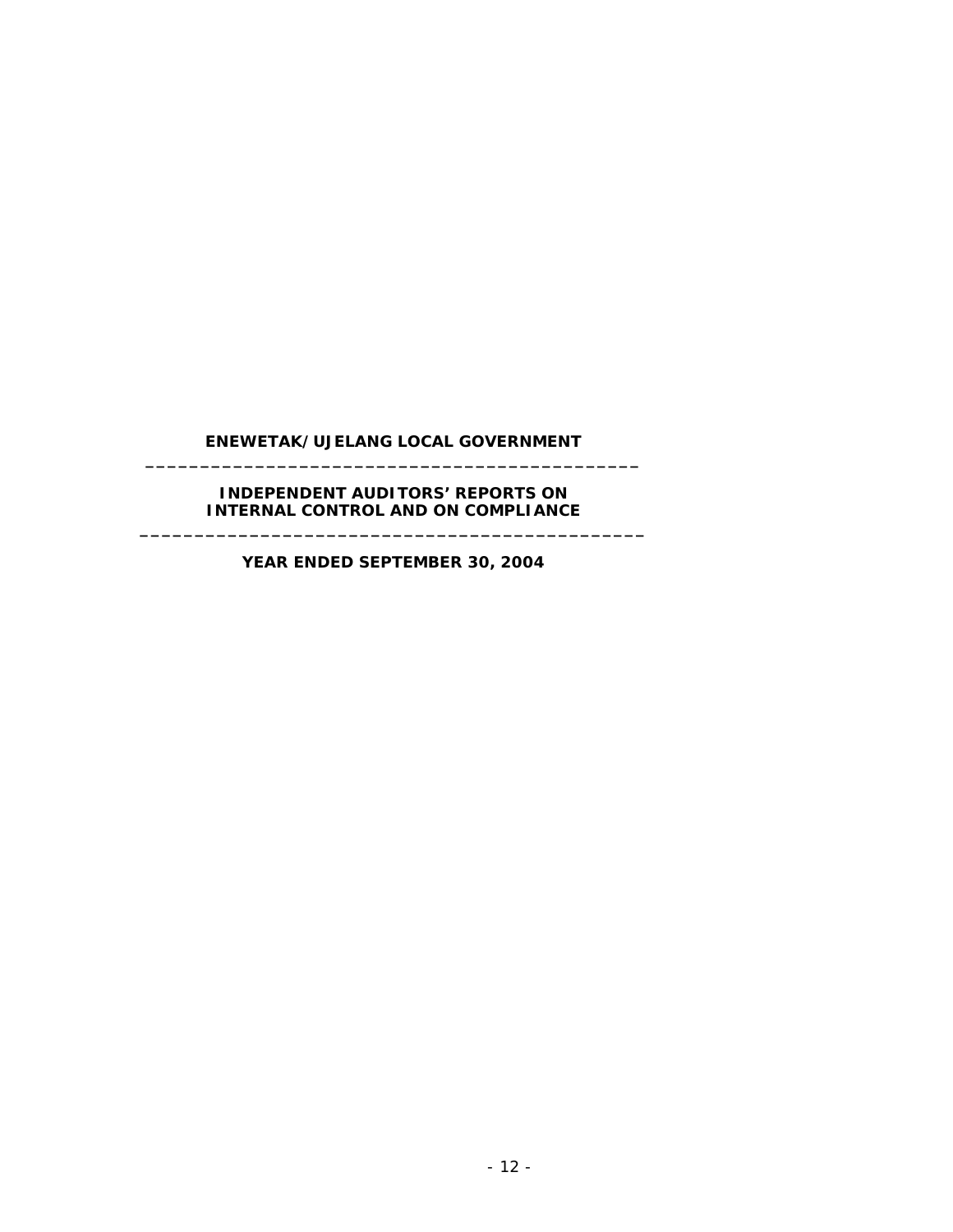

Deloitte & Touche LLP 361 South Marine Corps Drive Tamuning, GU 96913-3973 USA

Tel: +1 (671) 646-3884 Fax: +1 (671) 649-4265

www.deloitte.com

#### **INDEPENDENT AUDITORS' REPORT ON INTERNAL CONTROL OVER FINANCIAL REPORTING AND ON COMPLIANCE AND OTHER MATTERS BASED UPON THE AUDIT OF FINANCIAL STATEMENTS PERFORMED IN ACCORDANCE WITH** *GOVERNMENT AUDITING STANDARDS*

Mayor Jackson Ading Enewetak/Ujelang Local Government Republic of the Marshall Islands:

We have audited the financial statements of each major fund of the Enewetak/Ujelang Local Government (EULGOV) as of and for the year ended September 30, 2004, which collectively comprise a portion of EULGOV's basic financial statements and have issued our report thereon dated November 27, 2019. Our report was qualified due to the inadequacy of accounting records regarding cash, receivables, amount due from General Fund, and accounts payable of the Enewetak Food and Agricultural Support Program Fund; the omission of the General Fund; and the omission of government-wide financial statements. Except as discussed in the preceding sentence, we conducted our audit in accordance with auditing standards generally accepted in the United States of America and the standards applicable to financial audits contained in *Government Auditing Standards*, issued by the Comptroller General of the United States.

# **Internal Control Over Financial Reporting**

In planning and performing our audit, we considered EULGOV's internal control over financial reporting in order to determine our auditing procedures for the purpose of expressing our opinion on the financial statements and not to provide an opinion on the internal control over financial reporting. However, we noted certain matters involving the internal control over financial reporting and its operation that we consider to be reportable conditions. Reportable conditions involve matters coming to our attention relating to significant deficiencies in the design or operation of the internal control over financial reporting that, in our judgment, could adversely affect EULGOV's ability to record, process, summarize, and report financial data consistent with the assertions of management in the financial statements. Reportable conditions are described in the accompanying Schedule of Findings and Questioned Costs as items 2004-001, 2004-002, 2004-003, 2004-004 and 2004-007.

A material weakness is a reportable condition in which the design or operation of one or more of the internal control components does not reduce to a relatively low level the risk that misstatements caused by error or fraud in amounts that would be material in relation to the financial statements being audited may occur and not be detected within a timely period by employees in the normal course of performing their assigned functions. Our consideration of the internal control over financial reporting would not necessarily disclose all matters in the internal control that might be reportable conditions and, accordingly, would not necessarily disclose all reportable conditions that are also considered to be material weaknesses. However, we believe that the reportable conditions described above as items 2004-001, 2004-002, 2004- 003, 2004-004 and 2004-007 are material weaknesses.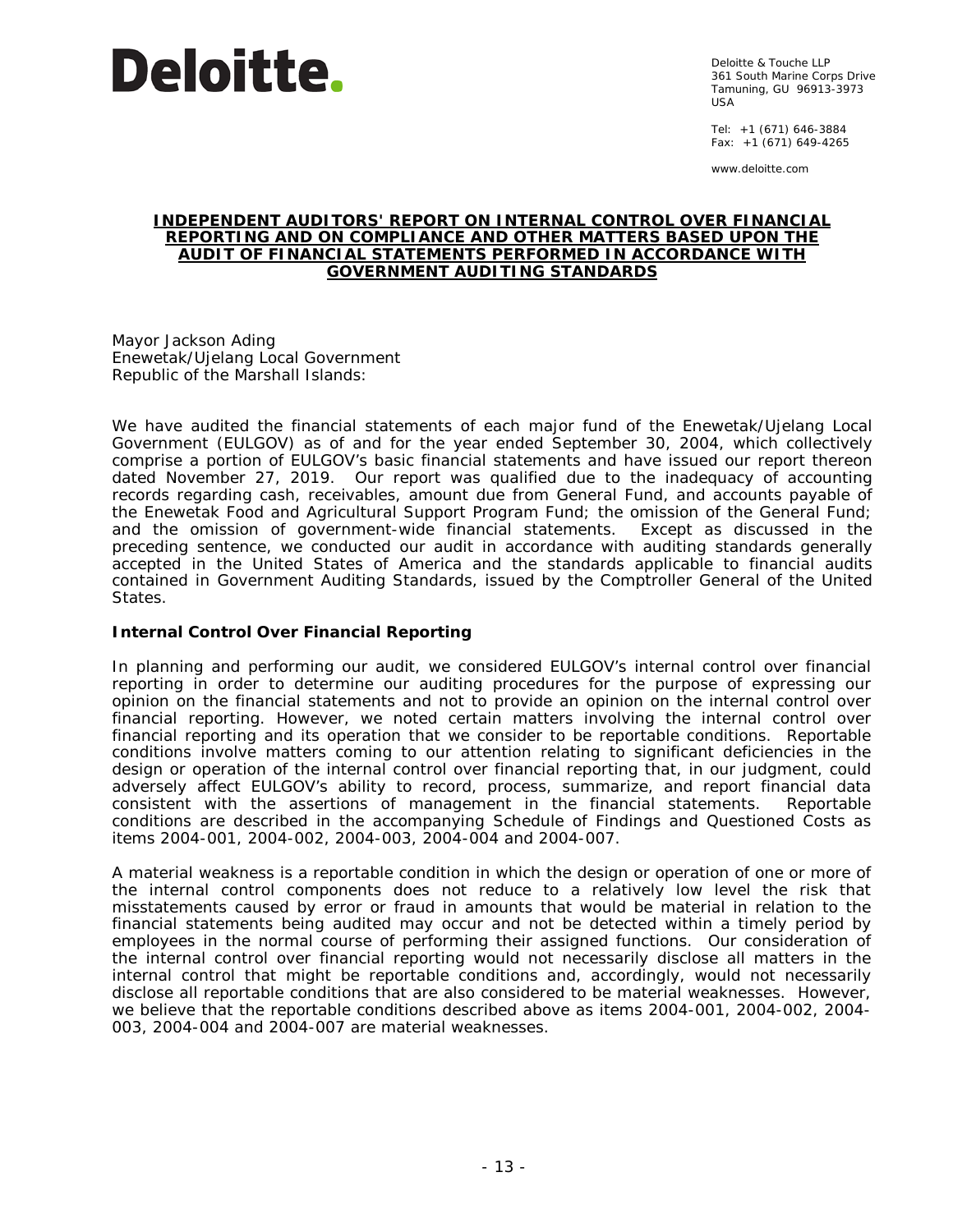

# **Compliance and Other Matters**

As part of obtaining reasonable assurance about whether EULGOV's financial statements are free of material misstatement, we performed tests of its compliance with certain provisions of laws, regulations, contracts, and grant agreements, noncompliance with which could have a direct and material effect on the determination of financial statement amounts. However, providing an opinion on compliance with those provisions was not an objective of our audit and, accordingly, we do not express such an opinion. The results of our tests disclosed instances of noncompliance or other matters that are required to be reported under *Government Auditing Standards* and which are described in the accompanying Schedule of Findings and Questioned Costs as items 2004-005 and 2004-006.

This report is intended solely for the information and use of the Council, management, federal awarding agencies, and the cognizant audit and other federal agencies and is not intended to be and should not be used by anyone other than these specified parties.

November 27, 2019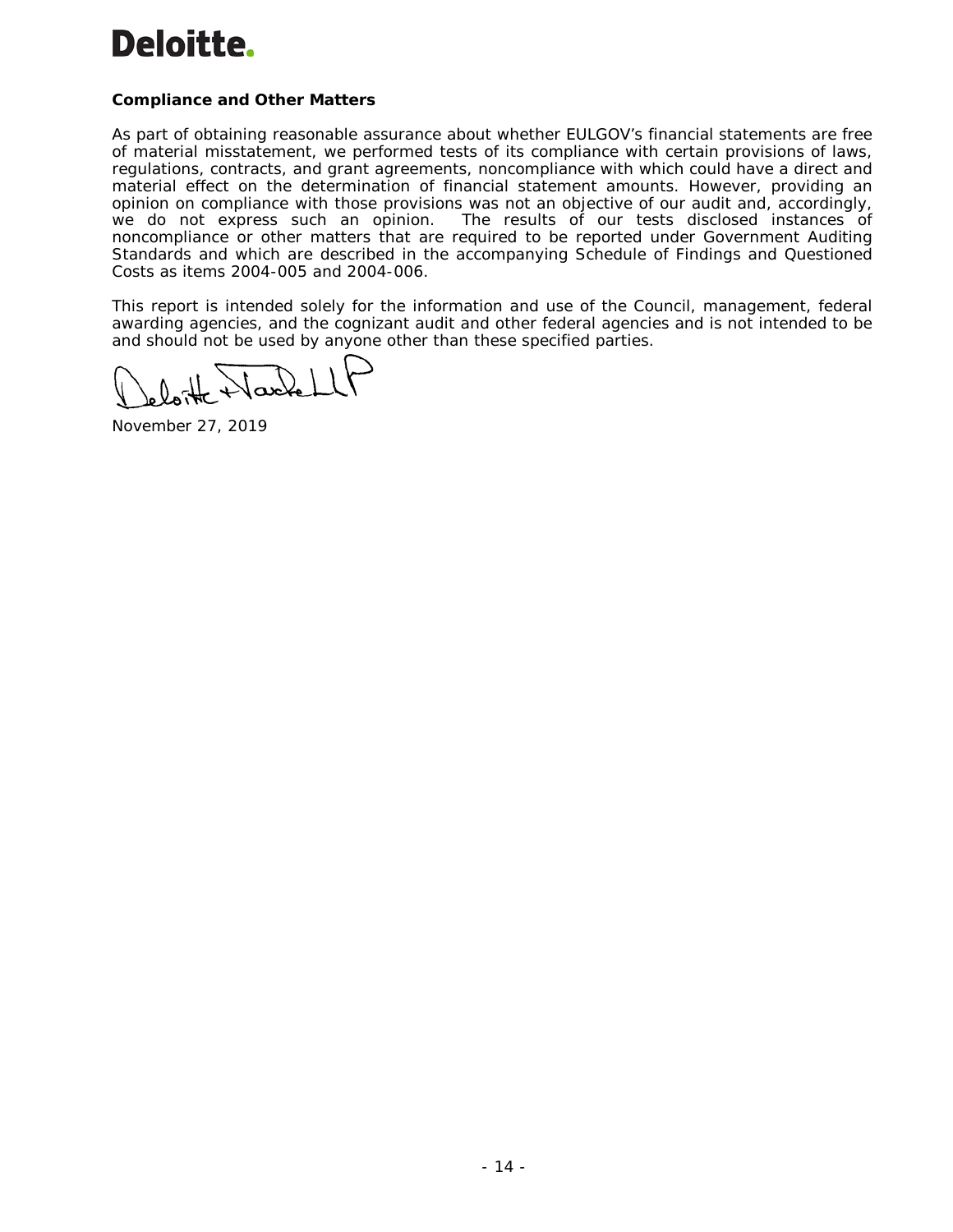# **Deloitte**.

Deloitte & Touche LLP 361 South Marine Corps Drive Tamuning, GU 96913-3973 USA

Tel: +1 (671) 646-3884 Fax: +1 (671) 649-4265

www.deloitte.com

#### **INDEPENDENT AUDITORS' REPORT ON COMPLIANCE WITH REQUIREMENTS APPLICABLE TO EACH MAJOR PROGRAM AND INTERNAL CONTROL OVER COMPLIANCE IN ACCORDANCE WITH OMB CIRCULAR A-133 AND ON THE SCHEDULE OF EXPENDITURES OF FEDERAL AWARDS**

Mayor Jackson Ading Enewetak/Ujelang Local Government Republic of the Marshall Islands:

#### **Compliance**

We have audited the compliance of the Enewetak/Ujelang Local Government (EULGOV) with the types of compliance requirements described in the *U.S. Office of Management and Budget (OMB) Circular A-133 Compliance Supplement* that are applicable to its major federal program for the year ended September 30, 2004. EULGOV's major federal program is identified in the summary of auditor's results section of the accompanying Schedule of Findings and Questioned Costs. Compliance with the requirements of laws, regulations, contracts, and grants applicable to its major federal program is the responsibility of EULGOV's management. Our responsibility is to express an opinion on EULGOV's compliance based on our audit.

We conducted our audit of compliance in accordance with auditing standards generally accepted in the United States of America; the standards applicable to financial audits contained in *Government Auditing Standards*, issued by the Comptroller General of the United States; and OMB Circular A-133, *Audits of States, Local Governments, and Non-Profit Organizations*. Those standards and OMB Circular A-133 require that we plan and perform the audit to obtain reasonable assurance about whether noncompliance with the types of compliance requirements referred to above that could have a direct and material effect on a major federal program occurred. An audit includes examining, on a test basis, evidence about EULGOV's compliance with those requirements and performing such other procedures as we considered necessary in the circumstances. We believe that our audit provides a reasonable basis for our opinion. Our audit does not provide a legal determination on EULGOV's compliance with those requirements.

As described in items 2004-007 through 2004-009 in the accompanying Schedule of Findings and Questioned Costs, EULGOV did not comply with requirements regarding allowable costs/cost principles, cash management, procurement and suspension and debarment, and reporting that are applicable to its major federal program. Compliance with such requirements is necessary, in our opinion, for EULGOV to comply with the requirements applicable to its major federal program.

In our opinion, except for the noncompliance described in the preceding paragraph, EULGOV complied, in all material respects, with the requirements referred to above that are applicable to its major federal program for the year ended September 30, 2004.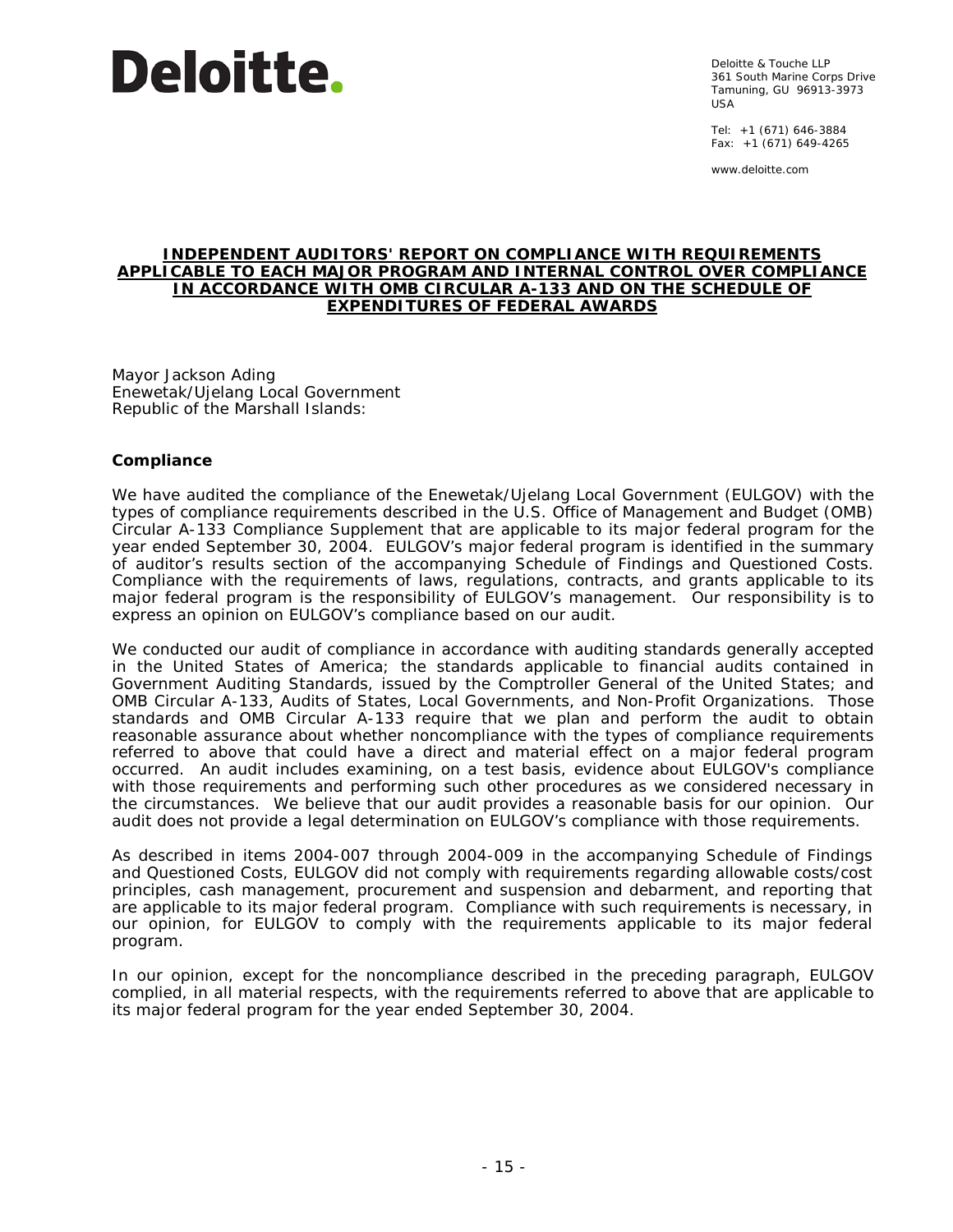# Deloitte.

# **Internal Control Over Compliance**

The management of EULGOV is responsible for establishing and maintaining effective internal control over compliance with the requirements of laws, regulations, contracts, and grants applicable to federal programs. In planning and performing our audit, we considered EULGOV's internal control over compliance with requirements that could have a direct and material effect on a major federal program in order to determine our auditing procedures for the purpose of expressing our opinion on compliance and to test and report on internal control over compliance in accordance with OMB Circular A-133.

We noted certain matters involving the internal control over compliance and its operation that we consider to be reportable conditions. Reportable conditions involve matters coming to our attention relating to significant deficiencies in the design or operation of the internal control over compliance that, in our judgment, could adversely affect EULGOV's ability to administer a major federal program in accordance with the applicable requirements of laws, regulations, contracts, and grants. Reportable conditions are described in the accompanying Schedule of Findings and Questioned Costs as items 2004-007 through 2004-009.

A material weakness is a reportable condition in which the design or operation of one or more of the internal control components does not reduce to a relatively low level the risk that noncompliance with the applicable requirements of laws, regulations, contracts, and grants that would be material in relation to a major federal program being audited may occur and not be detected within a timely period by employees in the normal course of performing their assigned functions. Our consideration of the internal control over compliance would not necessarily disclose all matters in the internal control that might be reportable conditions and, accordingly, would not necessarily disclose all reportable conditions that are also considered to be material weaknesses. However, we consider the reportable conditions described above as items 2004- 007 through 2004-009 to be material weaknesses.

# **Schedule of Expenditures of Federal Awards**

We have audited the financial statements of each major fund of EULGOV as of and for the year ended September 30, 2004, and have issued our report thereon dated November 27, 2019, which report was qualified due to the inadequacy of accounting records regarding cash, receivables, amount due from General Fund, and accounts payable of the Enewetak Food and Agricultural Support Program Fund; the omission of the General Fund; and the omission of government-wide financial statements. Our audit was performed for the purpose of forming an opinion on the financial statements that collectively comprise a portion of EULGOV's basic financial statements. The accompanying Schedule of Expenditures of Federal Awards is presented for purposes of additional analysis as required by OMB Circular A-133 and is not a required part of the basic financial statements. This schedule is the responsibility of the management of EULGOV. Such information has been subjected to the auditing procedures applied in the audit of the basic financial statements and, in our opinion, is fairly stated, in all material respects, in relation to the basic financial statements taken as a whole.

This report is intended solely for the information and use of the Council, management, federal awarding agencies, and the cognizant and other federal agencies and is not intended to be and should not be used by anyone other than these specified parties.

November 27, 2019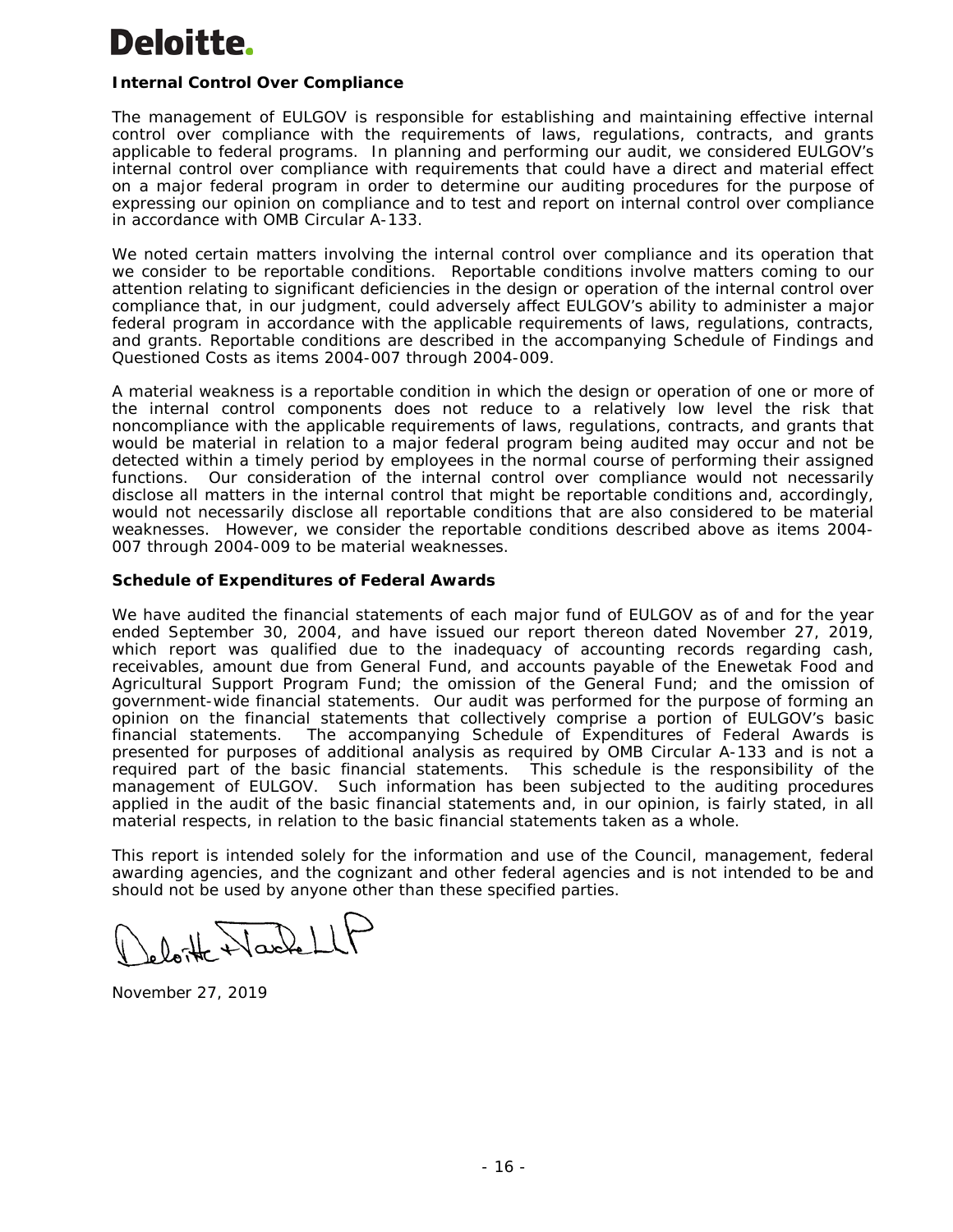Schedule of Expenditures of Federal Awards Year Ended September 30, 2004

CFDA# Agency/Program Federal **Expenditures** U.S. Department of the Interior Funds received in a direct capacity: 15.875 Operation of the Enewetak Food and Agricultural Support Program  $\frac{$1,639,317}{}$ 

See accompanying notes to schedule of expenditures of federal awards.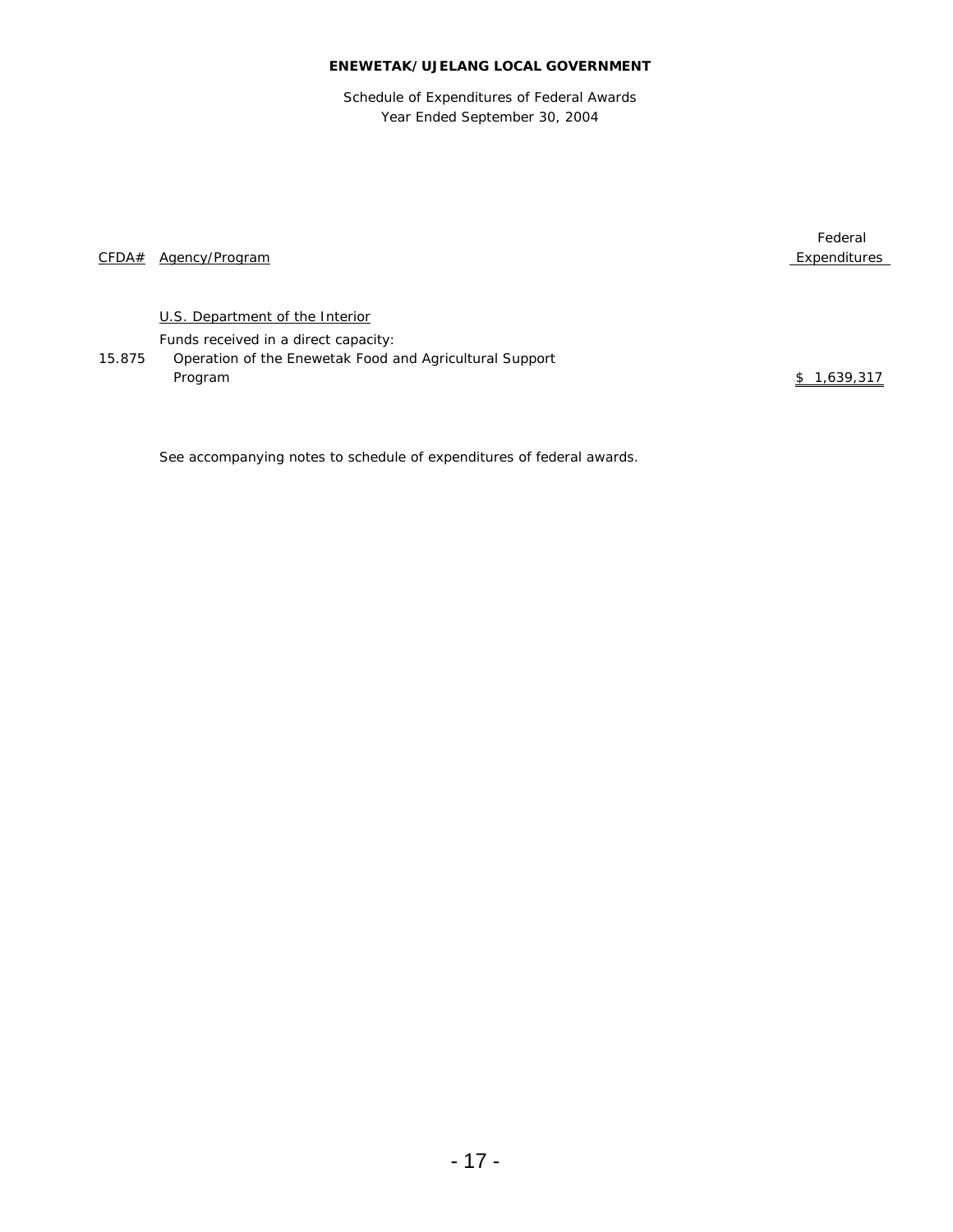#### Notes to Schedule of Expenditures of Federal Awards Year Ended September 30, 2004

#### (1) Organization

The Enewetak/Ujelang Local Government (EULGOV) is a governmental entity governed by its own Constitution. All significant operations of EULGOV are included in the scope of the OMB Circular A-133 audit (the "Single Audit"). The U.S. Department of the Interior has been designated as EULGOV's cognizant agency for the Single Audit. EULGOV is the recipient of non-Compact of Free Association funds received from the U.S. Department of the Interior. These funds must be expended in accordance with grant awards and are subject to general U.S. federal requirements, including OMB's Circular A-87 and Circular A-102.

#### (2) Summary of Significant Accounting Policies

#### a. Basis of Accounting

The accompanying Schedule of Expenditures of Federal Awards includes the federal grant activity of EULGOV and is presented on the accrual basis of accounting. The information in this schedule is presented in accordance with the requirements of OMB Circular A-133. For federal direct assistance grants, authorizations represent the total allotment or grant award received. All expenses and capital outlays are reported as expenditures.

#### b. Indirect Cost Allocation

EULGOV has not entered into an approved indirect cost negotiation agreement covering fiscal year 2004. EULGOV did not charge federal programs for indirect costs during fiscal year 2004.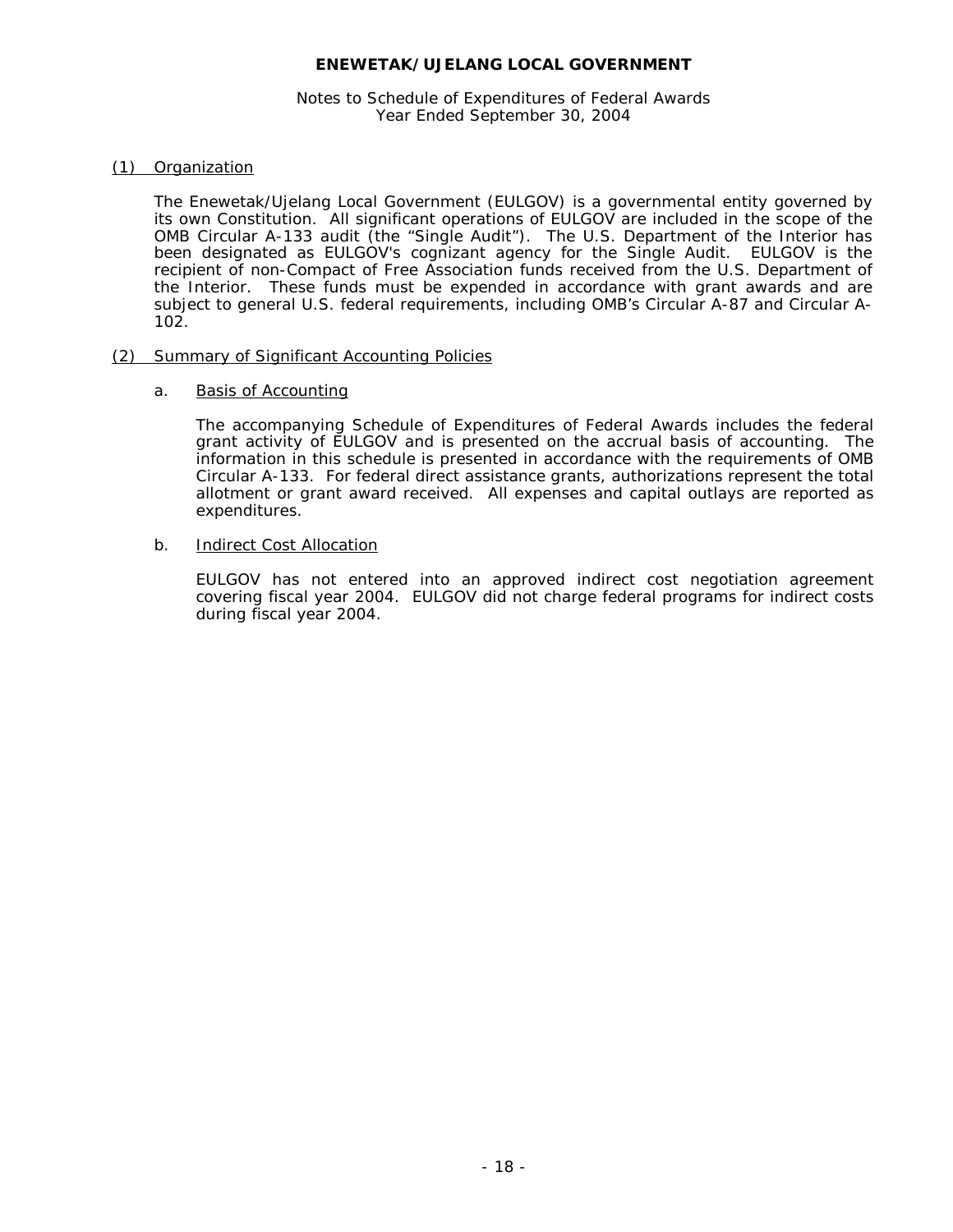Schedule of Findings and Questioned Costs Year Ended September 30, 2004

#### **Section I - Summary of Auditor's Results**

- 1. The Independent Auditors' Report on the financial statements of the Enewetal/Ujelang Local Government expressed a disclaimer of opinion on the Enewetak Food and Agricultural Support Program Fund; an unqualified opinion on the financial statements of the Enjebi Community Trust Fund and the Claims Trust Fund; and an adverse opinion on the remaining reporting units.
- 2. Reportable conditions in internal control over financial reporting were identified, all of which are considered to be material weaknesses.
- 3. Instances of noncompliance considered material to the financial statements were disclosed by the audit.
- 4. Reportable conditions in internal control over compliance with requirements applicable to major federal award programs were identified, all of which are considered to be material weaknesses.
- 5. The Independent Auditors' Report on compliance with requirements applicable to major federal award programs expressed a qualified opinion.
- 6. The audit disclosed findings required to be reported by OMB Circular A-133.
- 7. EULGOV's major program is as follows:

Name of Federal Program or Cluster CFDA Number CFDA Number

Economic, Social and Political Development of the Territories and the Freely Associated States: Enewetak Food and Agricultural Support Program 15.875

- 8. A threshold of \$300,000 was used to distinguish between Type A and Type B programs as those terms are defined in OMB Circular A-133.
- 9. EULGOV did not qualify as a low-risk auditee as that term is defined in OMB Circular A-133.

# **Section II - Financial Statement Findings**

| Finding<br>Number                                                                | Findings                                                                                                                                                                                                            |
|----------------------------------------------------------------------------------|---------------------------------------------------------------------------------------------------------------------------------------------------------------------------------------------------------------------|
| 2004-001<br>2004-002<br>2004-003<br>2004-004<br>2004-005<br>2004-006<br>2004-007 | <b>Cash Reconciliations</b><br>Receivables<br><b>Accrued Expenditures</b><br><b>Other Revenues</b><br><b>External Financial Reporting</b><br><b>External Financial Reporting</b><br>Allowable Costs/Cost Principles |
|                                                                                  |                                                                                                                                                                                                                     |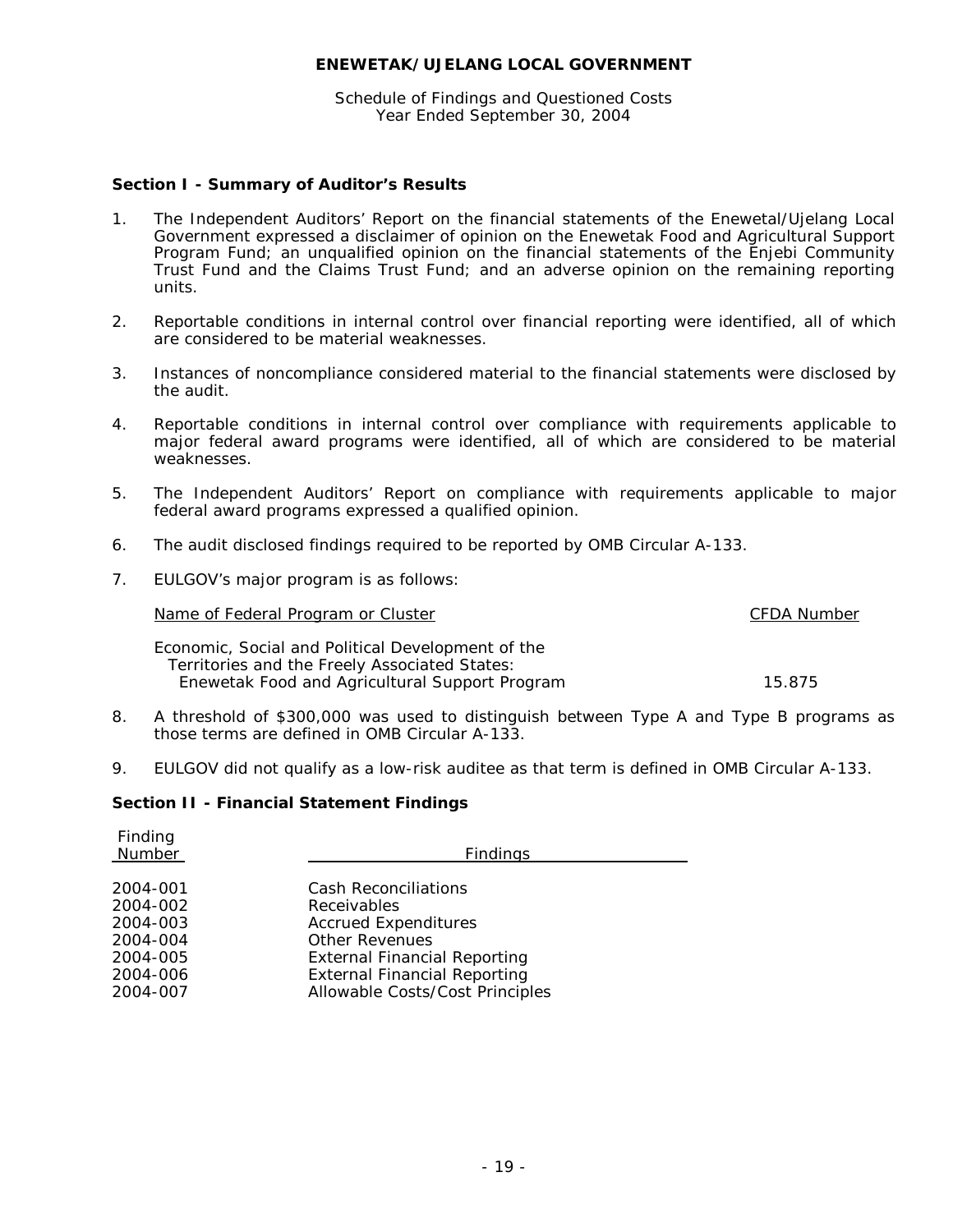Schedule of Findings and Questioned Costs, Continued Year Ended September 30, 2004

# **Section III - Federal Award Findings and Questioned Costs**

| Finding<br>Number | $\mathsf{CFDA} \; \#$ | <b>Findings</b>                          | Questioned<br>Costs |                          |
|-------------------|-----------------------|------------------------------------------|---------------------|--------------------------|
| 2004-007 15.875   |                       | Allowable Costs/Cost Principles          |                     | $\overline{\phantom{a}}$ |
| 2004-007 15.875   |                       | Procurement and Suspension and Debarment |                     | -                        |
| 2004-008 15.875   |                       | Reporting                                |                     |                          |
| 2004-009 15.875   |                       | Cash Management                          |                     |                          |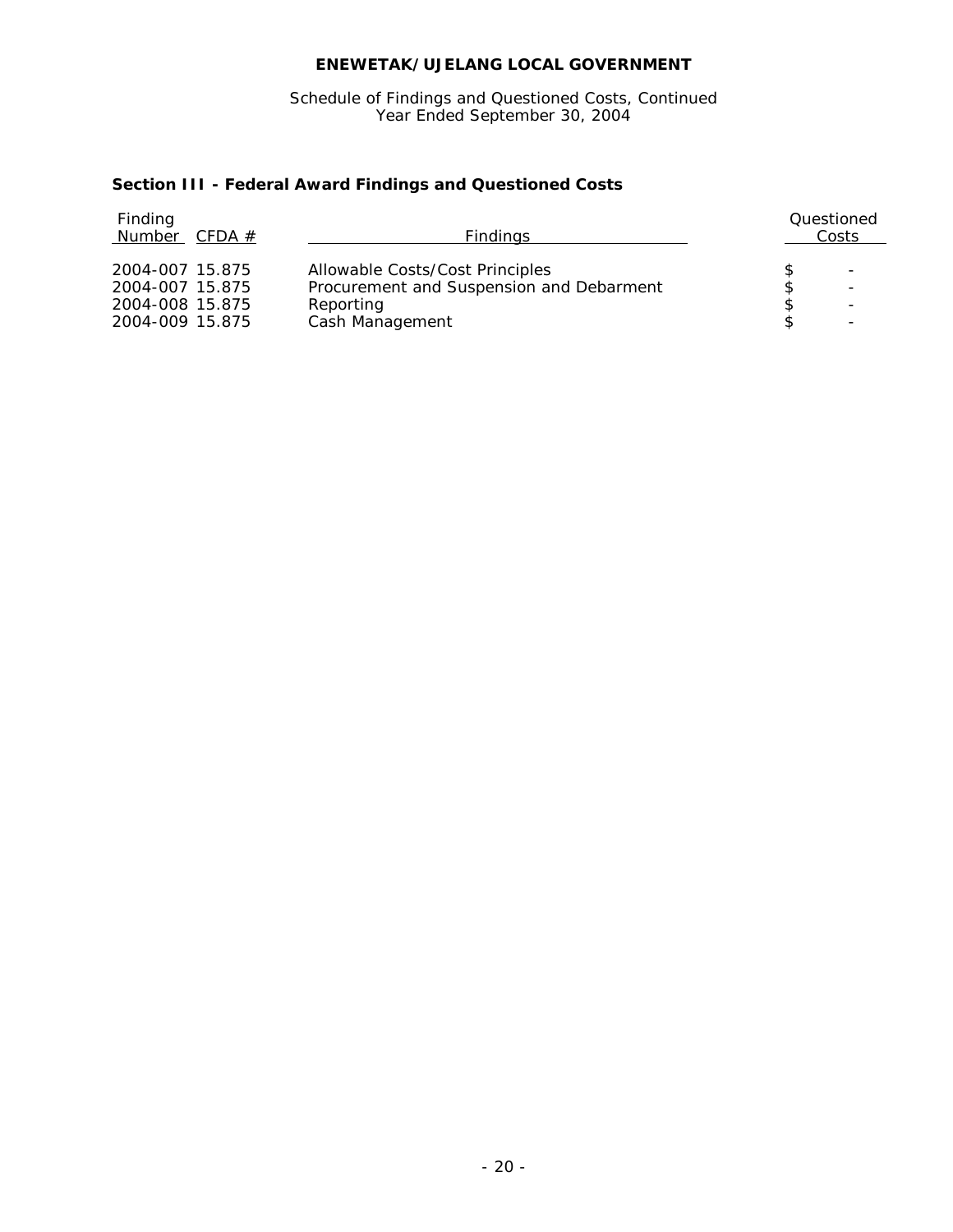Schedule of Findings and Questioned Costs, Continued Year Ended September 30, 2004

Finding No.: 2004-001 Area: Cash Reconciliations

Criteria: Cash accounts should be reconciled on a monthly basis.

Condition: At September 30, 2004, the Food and Agriculture Support Program recorded cash of \$85,541; however, no reconciliation was provided for this account. Upon further investigation, we discovered two checking accounts used in support of the Program. The cash in these two accounts aggregate \$17,338. The balance, \$68,203, was discovered to actually be cash received by the program that has been deposited into EULGOV's general fund.

Cause: The cause of the above condition is the lack of established policies and procedures requiring the reconciliation of cash accounts and the recording of receivables from EULGOV's general fund.

**Effect:** The effect of the above condition is that cash accounts have been misstated throughout the year.

Recommendation: We recommend that management require that cash accounts be reconciled on a monthly basis and that cash be portrayed accurately in the financial statements.

Auditee Response and Corrective Action Plan: Cash accounts are now being reconciled on a monthly basis.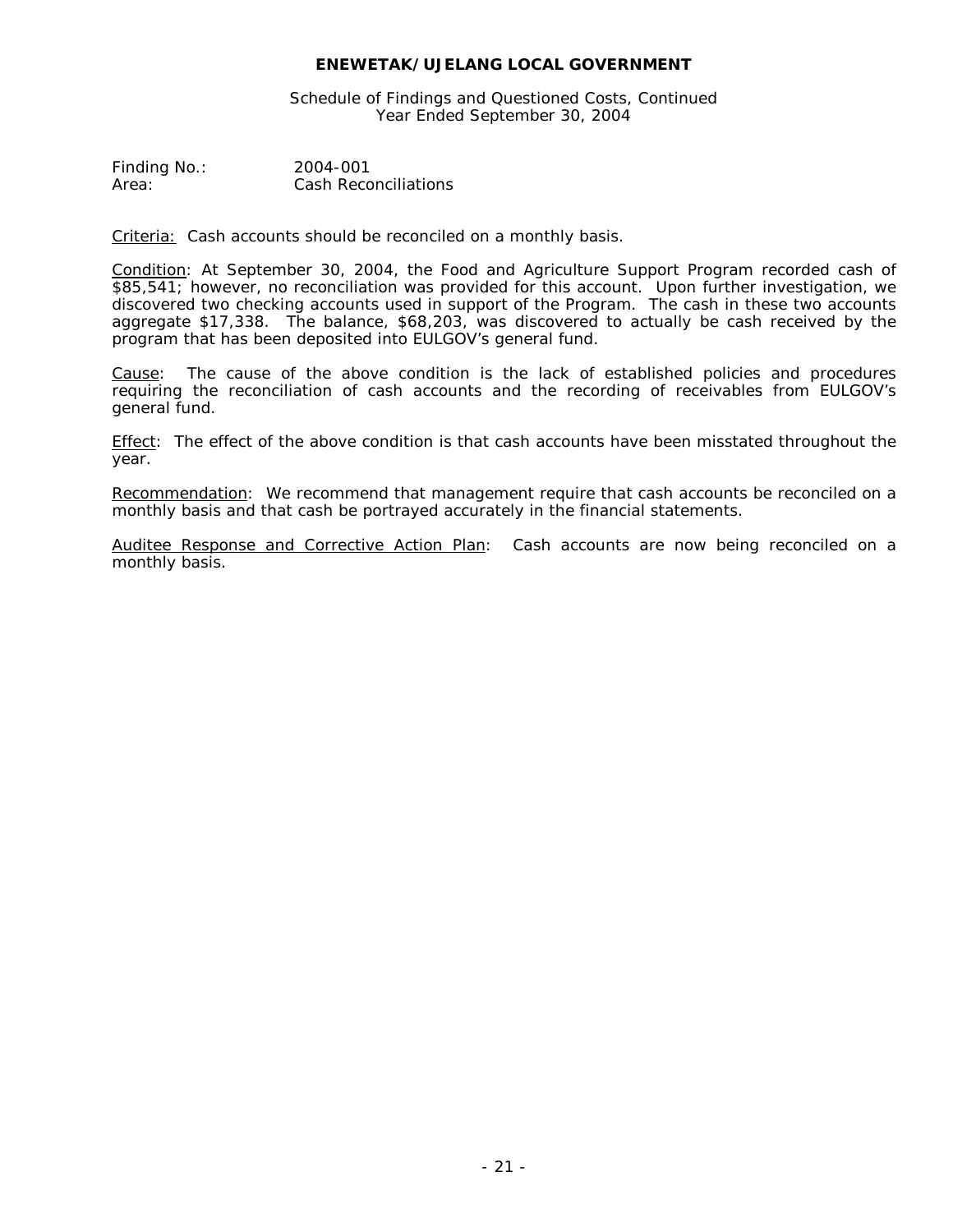Schedule of Findings and Questioned Costs, Continued Year Ended September 30, 2004

| Finding No.: | 2004-002    |
|--------------|-------------|
| Area:        | Receivables |

Criteria: Receivables should be supported by a reconciled subsidiary ledger.

Condition: At September 30, 2004, the Food and Agriculture Support Program recorded \$71,189 in due from general fund; however, no reconciled subsidiary ledger was provided to support the balance.

Cause: The cause of the above condition is the lack of a reconciled subsidiary ledger for due from general fund.

Effect: The effect of the above condition is the possibility of a misstatement of the balance due from general fund.

Recommendation: A subsidiary ledger should be created that supports the due from general fund balance.

Auditee Response and Corrective Action Plan: Subsidiary ledgers are now being maintained for due fund from and due to accounts.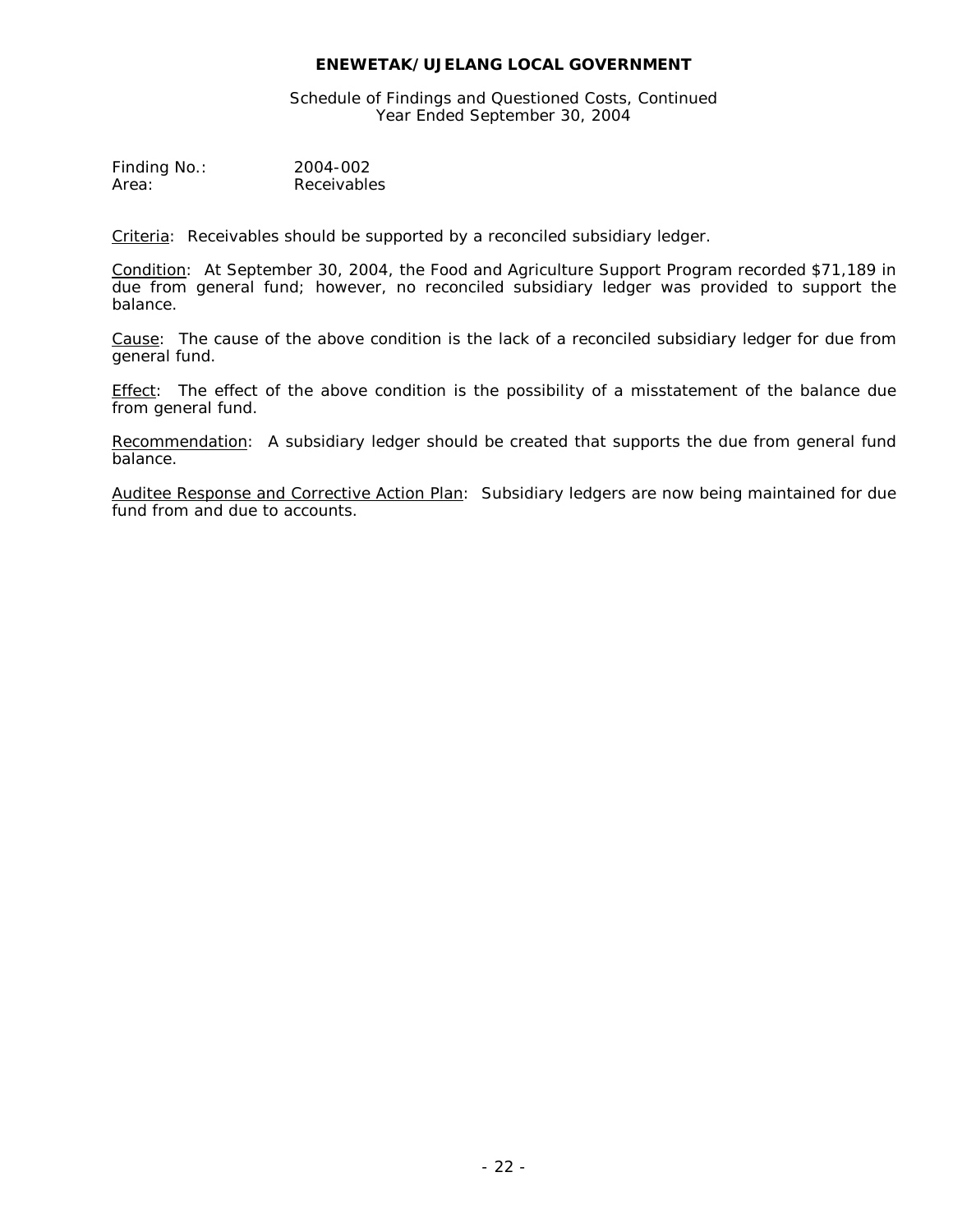Schedule of Findings and Questioned Costs, Continued Year Ended September 30, 2004

Finding No.: 2004-003<br>Area: 2004-003 Accrued Expenditures

Criteria: Accrued expenditures should be supported by a subsidiary ledger.

Condition: At September 30, 2004, EULGOV Food and Support Program recorded \$53,699 in accrued liabilities. No reconciled subsidiary ledger was provided to support this balance until this matter was brought to management's attention through the presentation of the initial draft audit report. Upon receipt of the draft, a reconciliation was subsequently provided.

Cause: The cause of the above condition is the lack of a reconciled subsidiary ledger for accrued expenses.

Effect: The effect of the above condition is that accrued expenses were misstated throughout the year.

Recommendation: We recommend that management require that accrued expenses be supported by a detail subsidiary ledger throughout the year.

Auditee Response and Corrective Action Plan: A subsidiary ledger was supplied and will continue to be supplied for audits.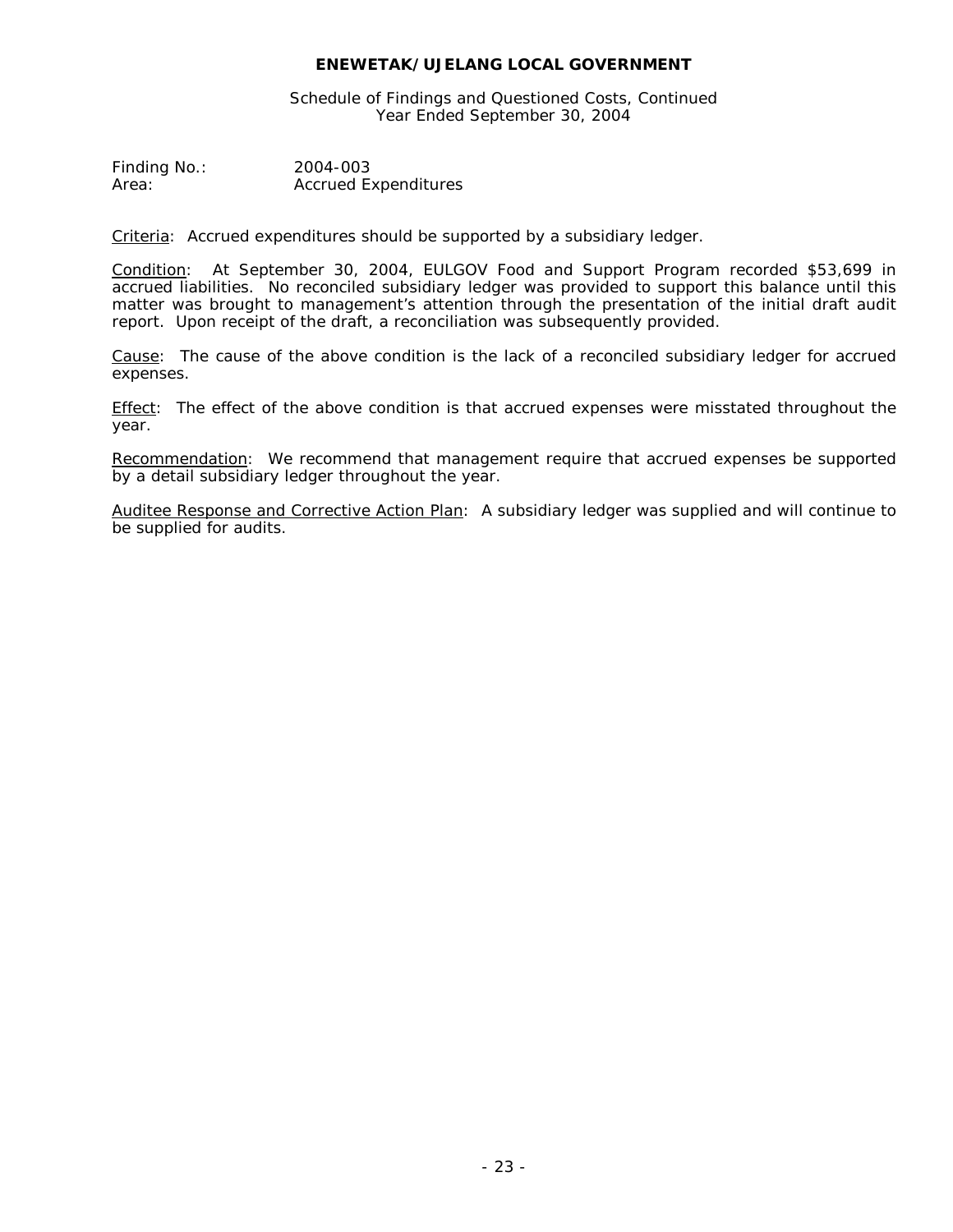Schedule of Findings and Questioned Costs, Continued Year Ended September 30, 2004

Finding No.: 2004-004<br>Area: Cher Rev **Other Revenues** 

Criteria: Revenues should be recorded in the general ledger as earned.

Condition: We were informed that the Kawewa vessel earned revenues from passenger and cargo sales; however, no revenues were recorded in the general ledger of the Food and Agriculture program during fiscal year 2004.

Cause: The cause of the above condition is that no such revenues were recorded in the general ledger.

**Effect:** The effect of the above condition is unrecorded revenue.

Recommendation: We recommend that management require that revenues earned be recorded in the financial statements.

Auditee Response and Corrective Action Plan: Employee responsible for recording and depositing revenue from KaWeWa failed to perform their assigned task and was removed. All revenues are now being recorded and posted to the correct revenue accounts.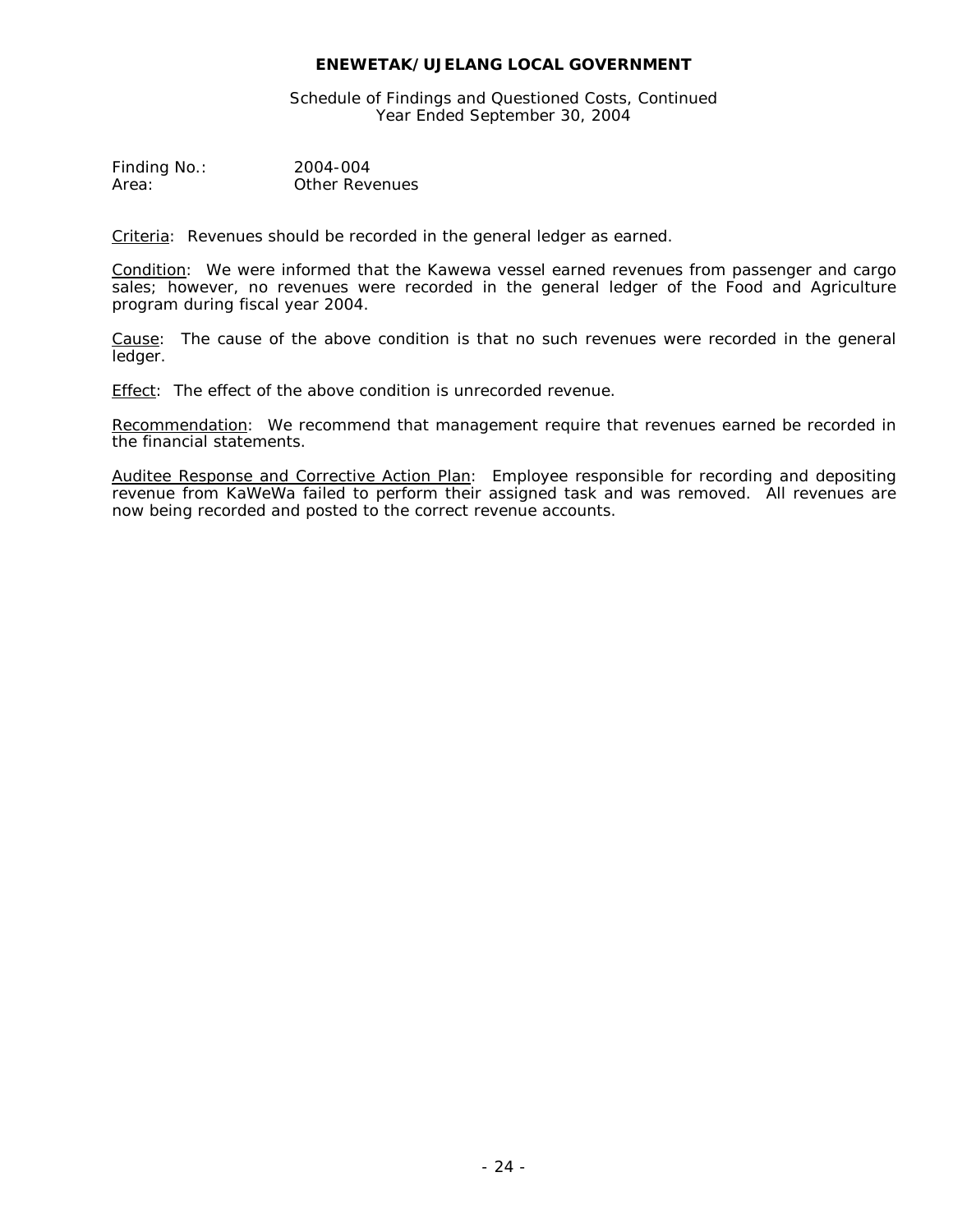Schedule of Findings and Questioned Costs, Continued Year Ended September 30, 2004

Finding No.: 2004-005 Area: External Financial Reporting

Criteria: Governmental Accounting Standards Board (GASB) Statement No. 34, *Basic Financial Statements - and Management's Discussion and Analysis - for State and Local Governments*, requires that the basic financial statements of the reporting entity include government-wide financial statements displaying information about the reporting government as a whole.

Condition: As of September 30, 2004, management did not present government-wide financial statements to display the financial position and changes in financial position of its governmental activities.

Cause: The cause of the above condition is the lack of maintenance of general ledger accounting records detailing EULGOV's governmental activities.

Effect: The effect of the above condition is nonconformity with GASB Statement No. 34 resulting in a qualification in the opinion on the EULGOV financial statements.

Recommendation: We recommend that EULGOV conform to GASB Statement No. 34.

Auditee Response and Corrective Action Plan: The new administration hired accountant to maintain the books and prepare financial reports.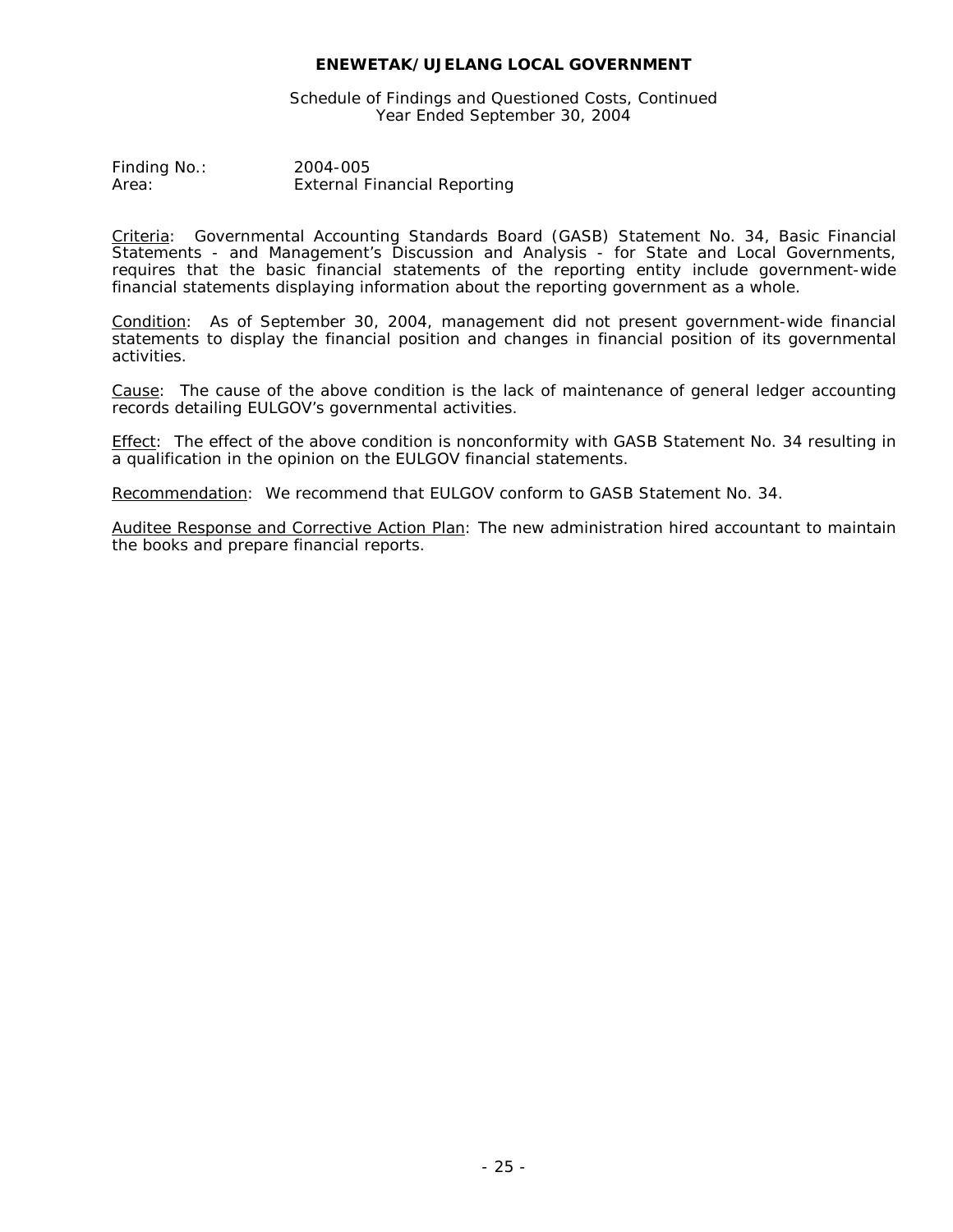Schedule of Findings and Questioned Costs, Continued Year Ended September 30, 2004

Finding No.: 2004-006 Area: External Financial Reporting

Criteria: Governmental Accounting Standards Board (GASB) Statement No. 14, *The Financial Reporting Entity*, requires that the financial statements of the reporting entity include all funds that are not legally separate, for financial reporting purposes, to be presented as part of a primary government.

Condition: As of September 30, 2004, management did not include the General Fund in EULGOV's financial statements. During the year ended September 30, 2004, transfers out were made from the Enewetak Claims Trust Fund to the General Fund for debt service payments, distribution to the people of Enewetak, and to fund General Fund operations of \$223,325, \$2,695,000 and \$241,000, respectively. In addition, transfers out were made from the Enjebi Community Trust Fund to the General Fund for General Fund operations of \$645,750.

Cause: The cause of the above condition is the lack of maintenance of detailed general ledger accounting records itemizing General Fund activities, including distribution payments to the people of Enewetak and General Fund operations.

Effect: The effect of the above condition is nonconformity with GASB Statement No. 14 resulting in a qualification in the opinion on the EULGOV financial statements.

Recommendation: We recommend that EULGOV conform to GASB Statement No. 14.

Auditee Response and Corrective Action Plan: The new administration hired accountant to maintain the books and prepare financial reports.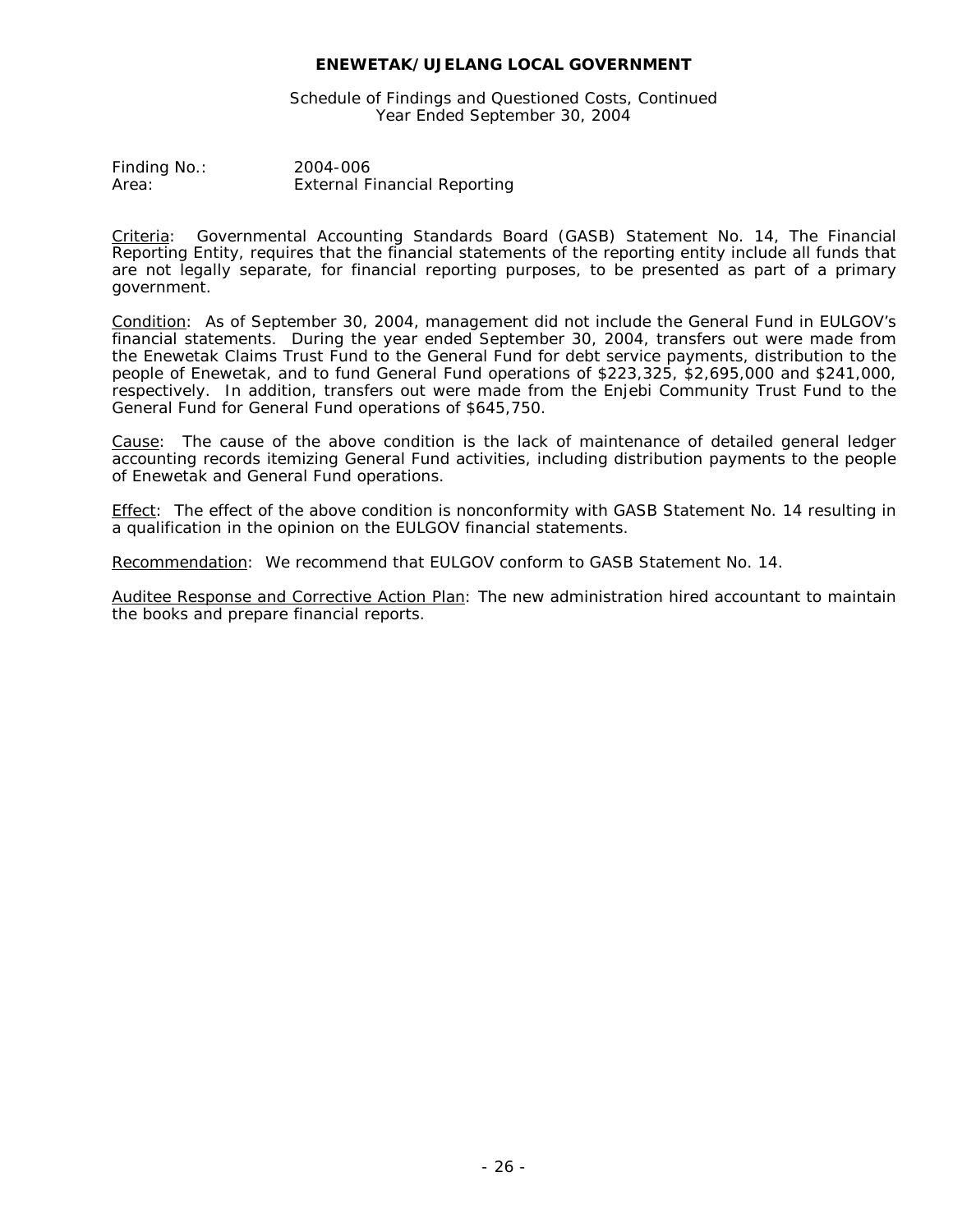Schedule of Findings and Questioned Costs, Continued Year Ended September 30, 2004

Finding No.: 2004-007 Federal Agency: U.S. Department of the Interior CFDA Program: 15.875 Enewetak Food and Agricultural Support Program Area: Allowable Costs/Cost Principles Procurement and Suspension and Debarment Questioned Costs: \$0

Criteria: The *Uniform Administrative Requirements for Grants and Cooperative Agreements to State and Local Governments* (the Common Rule) requires that all purchases less than \$100,000 require evidence of informal bidding procedures. OMB Circular requires that allowable costs be supported by adequate supporting documentation, such as invoices, contracts, etc.

Condition: Of nineteen non-payroll expenditures tested, totaling \$560,422, procurement of supplies and equipment from vendors for the following check numbers did not evidence support of informal procurement procedures.

> Check # Amount 1385 \$ 10,605 1390 2,325 18860 6,250 18918 4,760 19115 55,000 19121 4,155 19187 4,773<br>19400 55.514 55,514 19462 10,125 19640 5,770 19852 54,958 20016 16,080 20022 8,336 20026 6,250 20131 12,143 25319 49,914 27614 59,971<br>19872 3.615 3,615 20123 3,615 25190 3,615 26195 3,615 26884 3,615 27840 3,615 \$388,619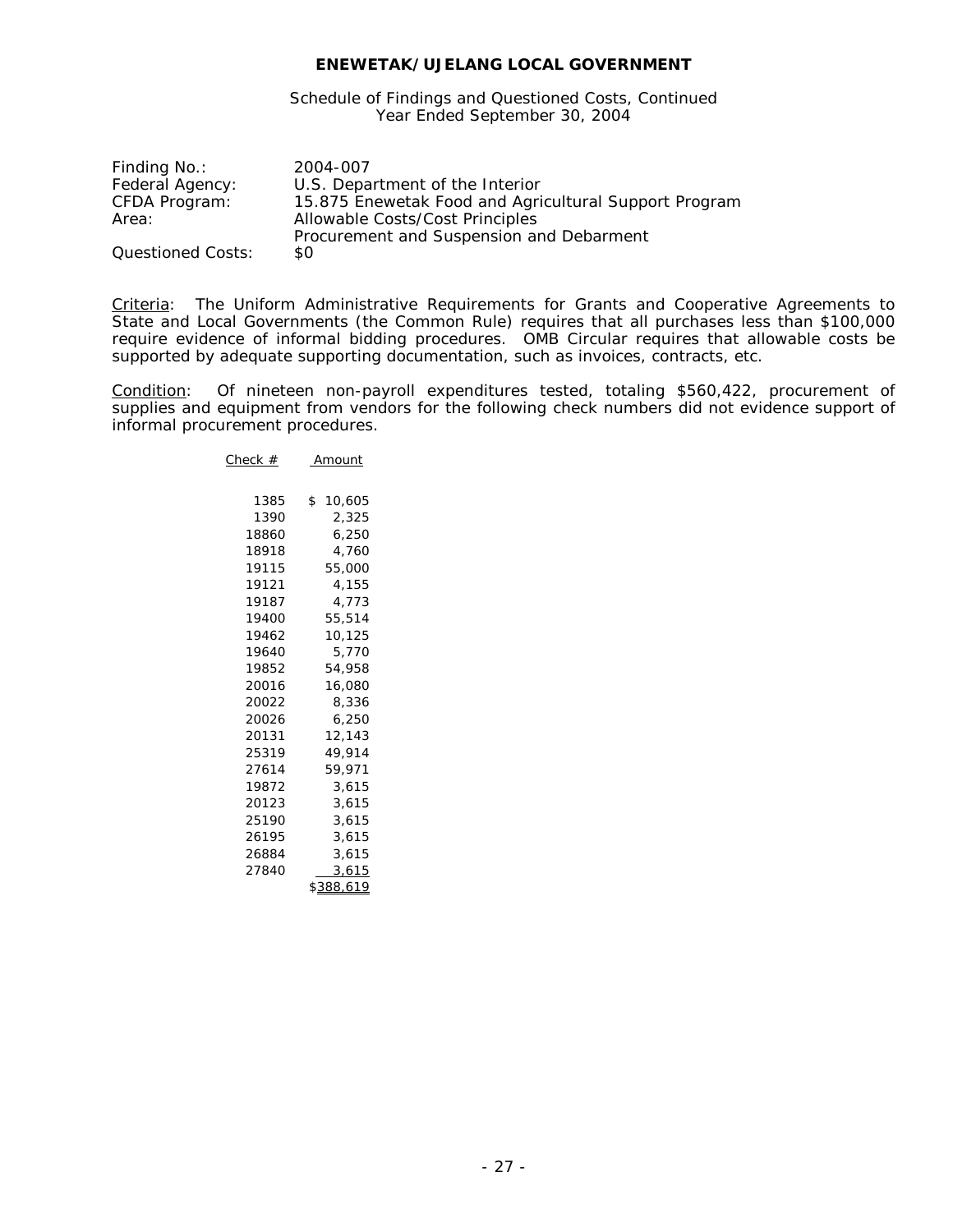Schedule of Findings and Questioned Costs, Continued Year Ended September 30, 2004

| Finding No.:      | 2004-007, Continued                                   |
|-------------------|-------------------------------------------------------|
| Federal Agency:   | U.S. Department of the Interior                       |
| CFDA Program:     | 15.875 Enewetak Food and Agricultural Support Program |
| Area:             | Allowable Costs/Cost Principles                       |
|                   | Procurement and Suspension and Debarment              |
| Questioned Costs: | \$0                                                   |

#### Condition, Continued:

The following check numbers did not evidence supporting documentation.

| Check # | Amount   |                     |
|---------|----------|---------------------|
| 1385    | \$10,605 | (included above)    |
| 1390    | 2.325    | (included above)    |
| 19121   | 4.155    | (included above)    |
| 20016   | 16,080   | (included above)    |
| 20022   | 8.336    | (included above)    |
| 25189   | 5.490    | (a questioned cost) |

#### \$46,991

Additionally, upon commencement of our audit, we noted payments of \$42,175 charged to the Program that represent 100% of the cost of a consulting contract entered into with EULGOV that was procured without benefit of competitive procurement activities. The contract is to benefit EULGOV as a whole, yet all contract costs were charged to the Program. At a minimum, these costs should be subject to an allocation between the Program and EULGOV, based on actual hours expended on the Program, yet such had not occurred. After a draft was submitted to the entity, this amount was distributed sixty percent to the Program and forty percent to EULGOV. Management did not indicate how the above distribution scheme was derived and is not able to support the percentage charged to the Program based on evidence of actual hours worked.

Based on additional inquiry of management, we also discovered the following expenditures that were allocated to the program.

- \$ 9,750 represents an allocation of the Mayor's salary to the program. The Mayor is an elected official.
- 4,500 allocation of office space \$14,250

The allocation of an elected official's time to the Program does not appear to be an allowable cost. Additionally, without a documented basis for the allocation of office space to the Program, we are unable to conclude as to the validity of the allocation. However, no questioned costs for these two allocations arise since the Program reversed these charges in fiscal year 2005.

Cause: The cause of the above condition is the lack of support evidencing informal bidding procedures for procurement of goods and services. Additionally, there is a lack of source documentation for payment.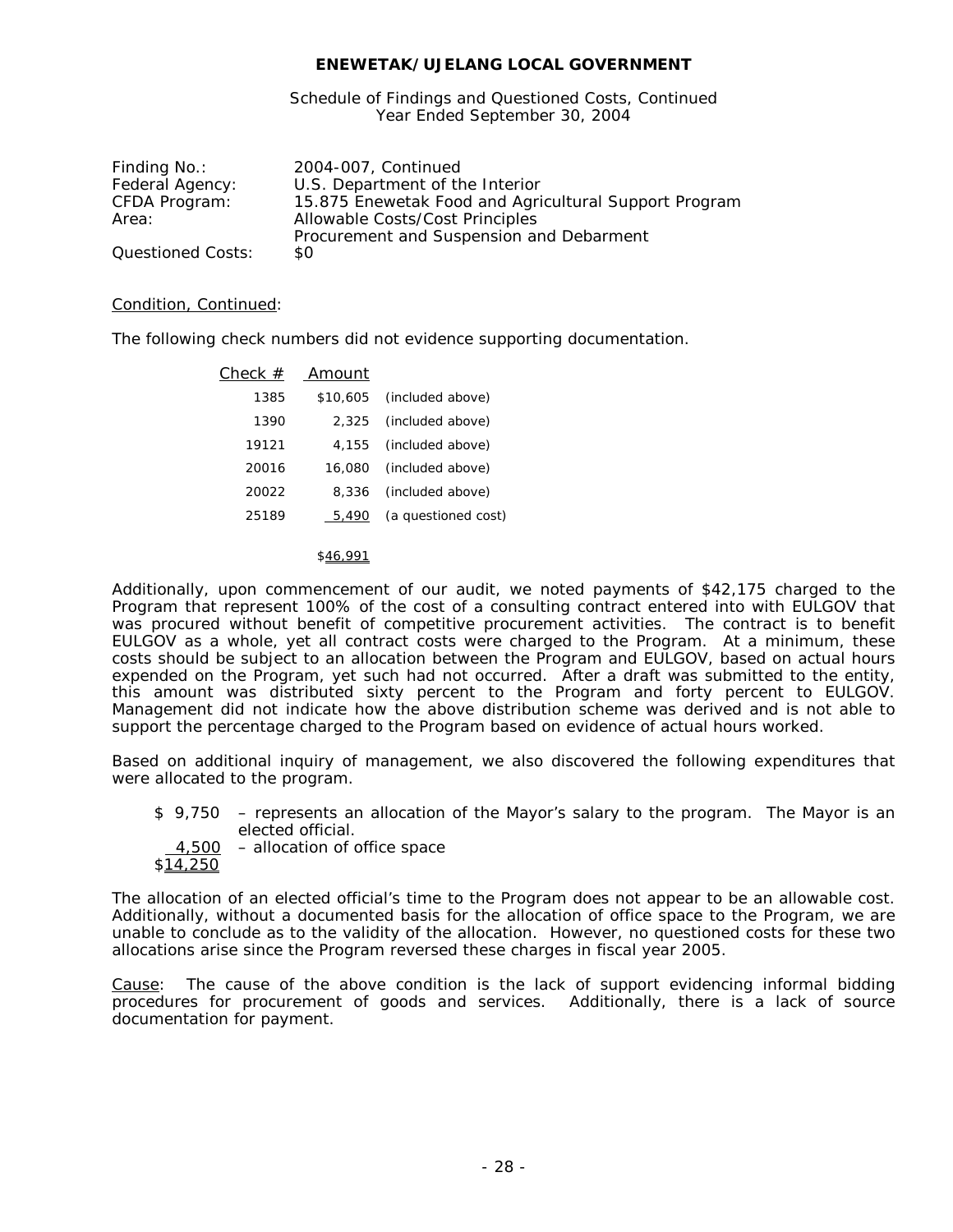Schedule of Findings and Questioned Costs, Continued Year Ended September 30, 2004

Finding No.: 2004-007, Continued Federal Agency: U.S. Department of the Interior CFDA Program: 15.875 Enewetak Food and Agricultural Support Program Area: Allowable Costs/Cost Principles Procurement and Suspension and Debarment Questioned Costs: \$0

Effect: The effect of the above condition is the lack of informal bidding procedures requiring that the procurement of supplies and equipment conform to federal requirements. Additionally, we are unable to determine if costs of \$46,991 were allowed as there were no supporting documents substantiating the payment basis. No questioned costs result from this finding as such were subsequently resolved through a grantor determination letter dated July 9, 2014.

Recommendation: We recommend that the Program comply with federal procurement guidelines when procuring supplies and equipment. Additionally, all expenditures should be appropriately documented. The consultant contract should be allocated to the Program based on actual hours worked.

Prior Year Status: The lack of informal bidding procedures was reported as a finding in the Single Audits of EULGOV for fiscal years 1994 through 1998 and 2003.

Auditee Response and Corrective Action Plan: The previous administration did not adhere to Federal Procurement guidelines in particular informal bidding. The current administration during its first year in office has corrected these shortcomings and said guidelines are now being followed. Time sheets are now being maintained by council employees and contractors who work on more than one cost center, namely the support program and general fund.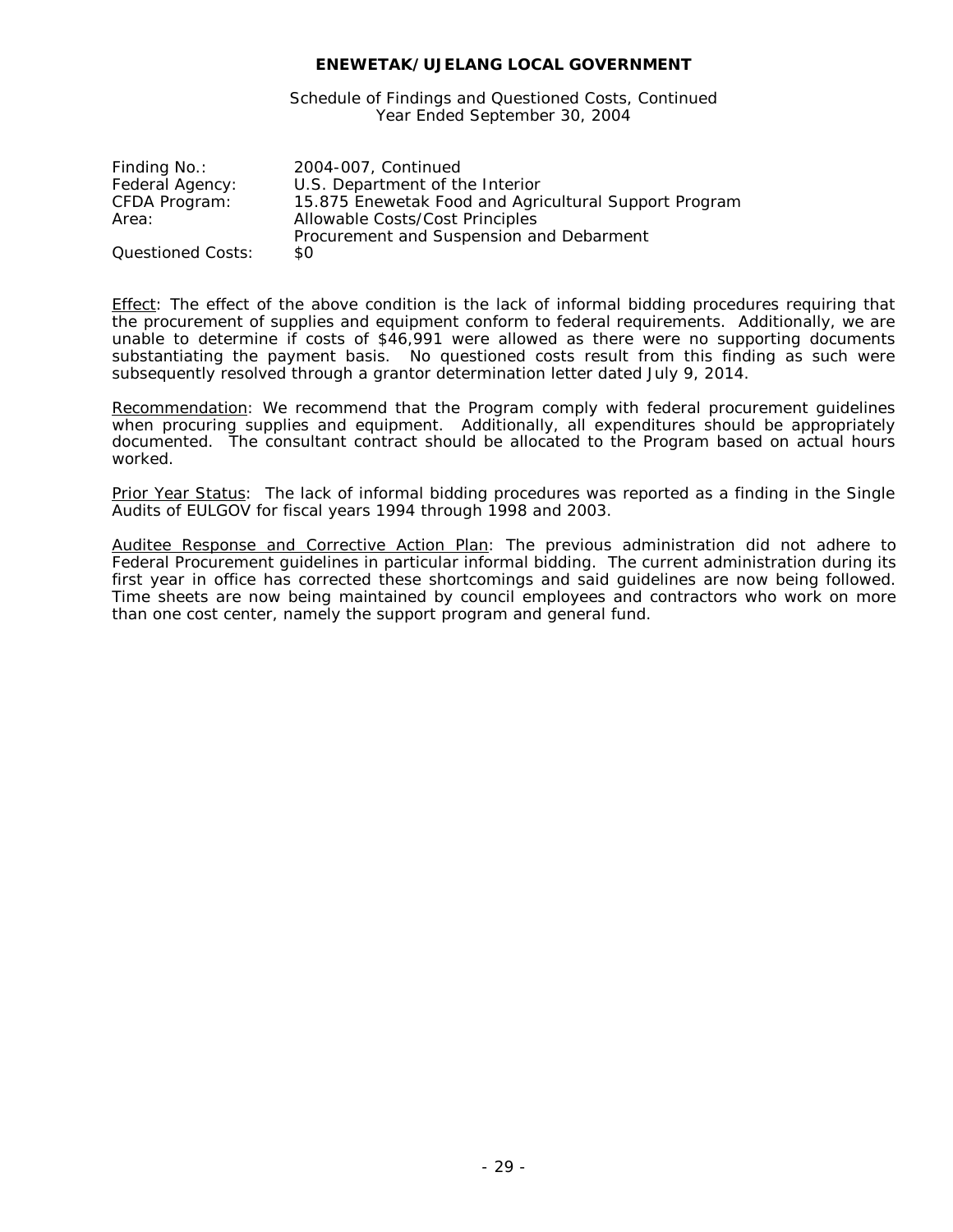Schedule of Findings and Questioned Costs, Continued Year Ended September 30, 2004

Finding No.: 2004-008<br>Federal Agency: U.S. Depa U.S. Department of the Interior CFDA Program: 15.875 Enewetak Food and Agricultural Support Program Area: Reporting Questioned Costs: \$0

Criteria: The *Uniform Administrative Requirements for Grants and Cooperative Agreements to State and Local Governments* (the Common Rule) requires the quarterly submission of financial status reports (SF-269) and federal cash transactions reports (SF-272) based upon the financial accounting system of the grantee.

Condition: EULGOV was unable to provide copies of all quarterly financial status and federal cash transactions reports for the year ended September 30, 2004.

Cause: The cause of the above condition is that the reports do not appear to have been filed.

Effect: The effect of the above condition is that we were precluded from ensuring that the financial reports agree with the underlying financial records.

Recommendation: We recommend that EULGOV adhere to requirements and submit the quarterly financial status and federal cash transactions reports.

Auditee Response and Corrective Action Plan: Said recommendations noted and followed.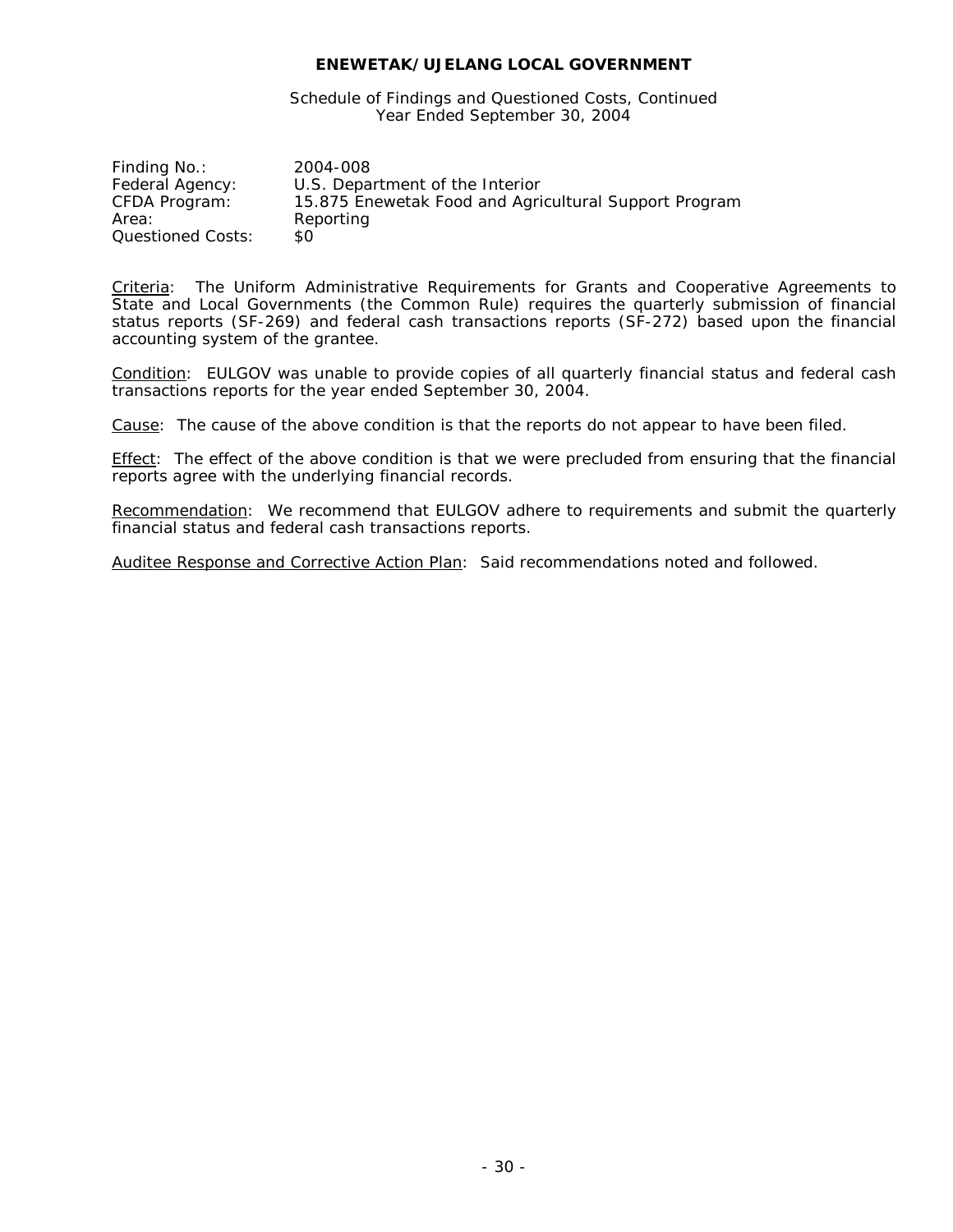Schedule of Findings and Questioned Costs, Continued Year Ended September 30, 2004

Finding No.: 2004-009 Federal Agency: U.S. Department of the Interior CFDA Program: 15.875 Enewetak Food and Agricultural Support Program Area: Cash Management Questioned Costs: \$0

Criteria: Cash drawdowns from the grantor agency should be timed to coincide with the actual expenditure of funds. The drawdown should be timed to coincide with the clearing of checks in the grantee's bank account.

Condition: As of September 30, 2004, we determined that Program cash is being deposited to the EULGOV general fund. At September 30, 2004, approximately \$68,203 was so deposited. We have not been able to obtain sufficient information from EULGOV to determine the amount of interest that is refundable to the grantor.

Cause: Inadequate program records are maintained in support of program activities.

Effect: The effect of this condition is our inability to determine and calculate the amount of interest that should be refunded to the grantor.

Recommendation: EULGOV should obtain adequate accounting assistance and should reconstruct its records for the year to enable the Program to calculate the amount of interest that is to be repaid to the federal government by EULGOV.

Auditee Response and Corrective Action Plan: Said recommendations noted. EULGOV has employed a CPA to reconcile this account to determine if any interest should be accrued to the grantor for FY2004.